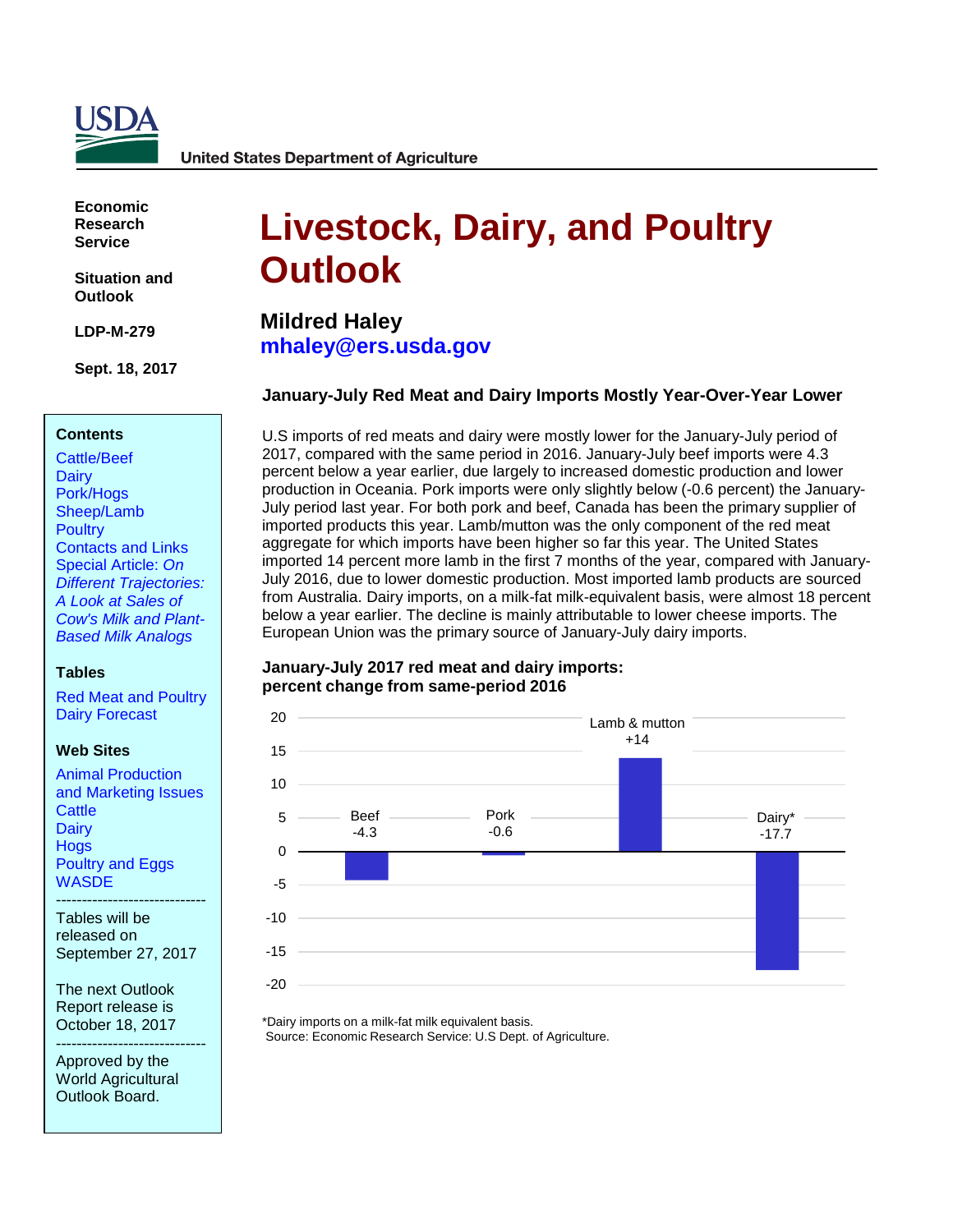**Cattle/Beef:** Commercial beef production is lowered to 26.6 billion pounds on expected slower marketing pace for fed cattle in the second half of 2017, although cow slaughter is higher. The beef trade forecast remained unchanged, but the forecast for U.S. live cattle imports was adjusted higher based on the year-to-date pace of imports from Mexico and June to July increase of cattle from Canada.

**Dairy:** With lower expectations for exports and relatively high stock levels of dairy products, all-milk price forecasts have been lowered. For 2017, the all-milk price forecast is \$17.70-\$17.90 per cwt, a decrease from last month's forecast of \$17.80-18.00. The 2018 all-milk price forecast is \$17.55-\$18.55 per cwt, a decrease from last month's forecast of \$18.00-\$19.00.

**Pork/Hogs:** Expanded slaughter capacity in two Corn-Belt States is expected to reduce pressure on fourth-quarter hog prices. U.S. pork exports slowed in July, due mostly to slower exports to China, whose pork sector is rebounding from recent downsizing.

**Sheep/Lamb:** Third-quarter lamb and mutton production is forecast at 36 million pounds, unchanged from the previous quarter and from the same period last year. Stocks held in cold storage continue at elevated levels, buoyed by an increasing supply of imported products and relatively weak lamb demand. San Angelo Choice slaughter lamb prices, however, remained fairly stable, hovering in the range of \$146-\$150 per cwt.

**Poultry:** Forecast broiler production was reduced for the third and fourth quarters this year. Egg prices were increased for the remainder of the year due to recent price strength. Forecast turkey production was increased for the third quarter, and the 2017 price forecast was reduced.

**Special Article:** "On Different Trajectories: A Look at Sales of Cow's Milk and Plant-Based Milk Analogs" provides an overview of market data for cow's milk and plant-based milk analogs (beverages that are often marketed alongside cow's milk). Household scanner data from Information Resources, Inc. (IRI) indicate that plant-based milk analogs are more expensive than cow's milk. The data further show that market shares have been rising for almond beverages, falling for soy beverages, and rising for other types of milk analogs, on average.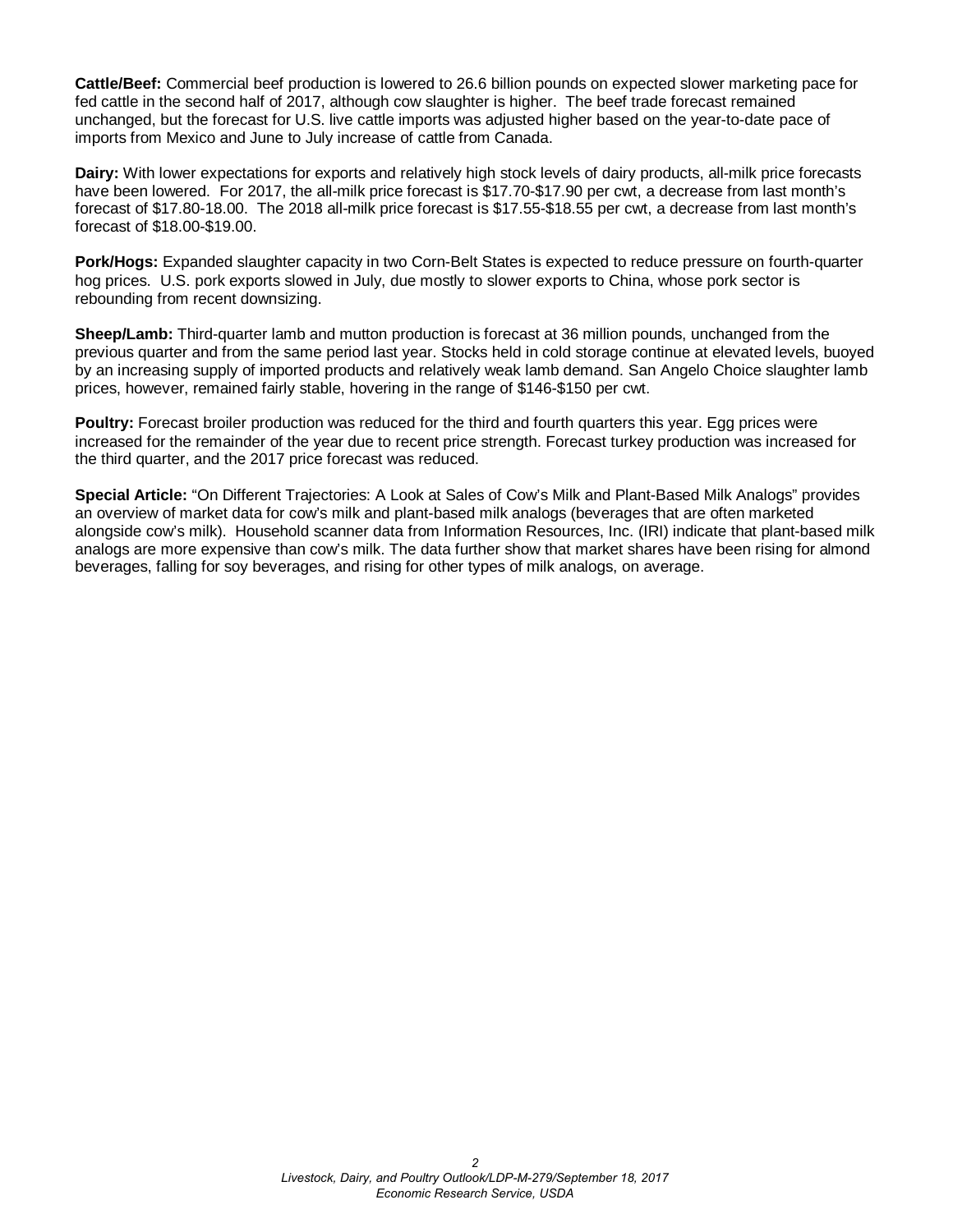# <span id="page-2-0"></span>**Cattle / Beef**

## *U.S. Beef Production Revised Slightly Lower on Cattle Marketings*

Drought conditions in the Northern Plains and hurricanes Harvey and Irma have likely affected regional U.S. cattle production. While much of the effects from the drought in the Northern Plains has likely already played out, it is too early to estimate the impacts of the two hurricanes.

The forecast for 2017 commercial beef production was lowered by 140 million pounds to 26.6 billion pounds, on slower expected marketing pace for fed cattle through the remainder of the year, despite heavier cattle dressed weights and higher cow slaughter. For 2018, the commercial beef production forecast is lowered from the previous month as a slower rate of placements during the second-half of 2017 is likely to result in reduced steer and heifer slaughter in the first half of 2018.

#### *Forage Opportunities Could Expand for Backgrounding Feeder Cattle*

Favorable weather in the Southern Plains has improved pasture conditions on par with this time last year. Although improved forage conditions in the Southern Plains may increase incentives to background calves, placements in feedlots during the fourth quarter are expected to remain relatively large given the availability of cattle outside feedlots. However, expected declines in cattle feeding margins will likely encourage feedlots to bid down the price of calves in the coming months.

Prices reported by AMS (KO\_LS 795) for medium frame feeder steers weighing 750-800 pounds in August declined about \$7 per hundredweight (cwt) from July. Prices in early September moved higher, as improvements in forage conditions have likely provided cow/ calf producers and backgrounders with the ability to hold-off selling at less favorable prices. The price forecast for feeder steers in the fourth quarter is in the range of \$140.00- \$146.00/cwt, turning lower in the first quarter of 2018 to \$132.00-\$140.00/cwt.

## *Fed Steer Prices Steady After Large Summer Drops*

Fed steer prices have seen little support over the past month as the price reported for the week ending September 10 for 5-Area fed steers (LM\_CT 150) was \$104.92/cwt, down sharply from this year's high of \$144.60/cwt during the first week of May. According to the August NASS *Cattle on Feed* report, the number of cattle on feed<sup>1</sup> on August 1 was up 4 percent year over year. Also, the number of cattle on feed<sup>[2](#page-2-2)</sup> over 120 days on August 1 was up 8.6 percent from July. This likely implies that feedlots will have sufficient cattle to sell going into the fourth quarter, which could depress fed cattle prices. Fed steer prices may possibly be pressured in the short-term as ample supplies of cattle are available to be marketed in the fourth quarter. In addition, an abundant supply of competing meats are also available. The price forecast for the 5-area fed steers in the fourth quarter is \$107.00- \$113.00/cwt. Fed steer prices are forecast to make a seasonal rebound in the first quarter of 2018 to \$110.00-\$120.00/cwt.

#### *Wholesale Prices Present Buying Opportunity for Retailers*

The ERS-calculated retail price for Choice beef dropped from June (\$620.70/cwt) to July (\$610.00/cwt), relatively unchanged from 2016 price levels for the same period. At the same time, AMS reported (LM\_XB 459) the Choice beef cutout value (negotiated sales) averaged \$192.35/cwt, for the week ending September 8. That cutout value was down sharply (\$59.21) from this year's high of \$250.86/cwt, and \$2.86 lower than the same week

<sup>-</sup><sup>1</sup> In feedlots with 1,000-head or greater capacity.

<span id="page-2-2"></span><span id="page-2-1"></span><sup>2</sup> In feedlots with 1,000-head or greater capacity.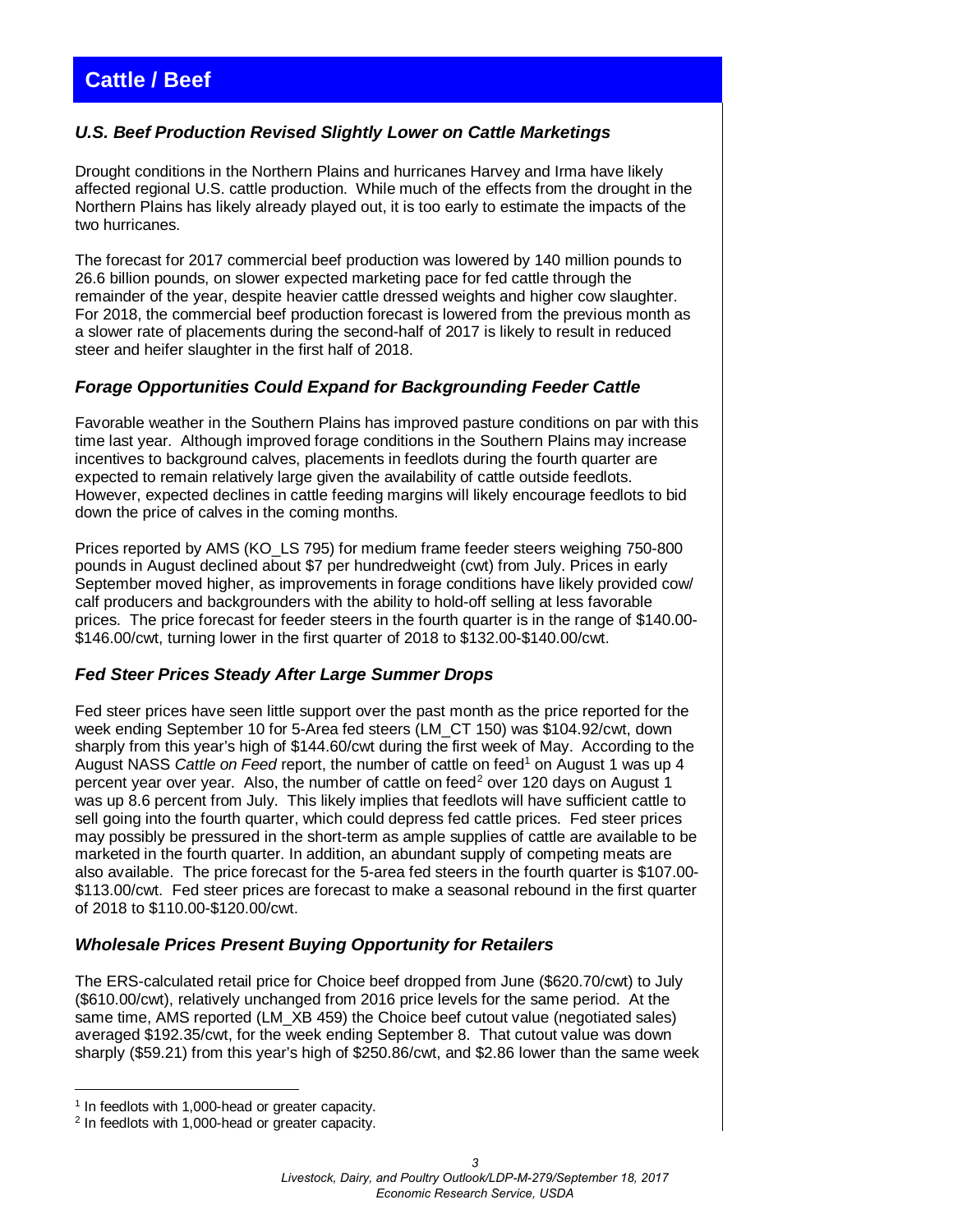last year. Moreover, the Choice/Select spread tumbled from historic levels of above \$30.00 to about \$2.00 on lower demand for the most expensive cuts (i.e., the middle meats). However, the drop in wholesale Choice beef prices may have spurred boxed beef sales; since mid-August, beef loads have sold for delivery in 0-21 days and 22-60 days out.



#### **ERS monthly wholesale and retail beef prices (\$/cwt)**

Source: Economic Research Service, U.S. Dept. of Agriculture

## *Beef Exports Increase Steadily in July*

Year-over-year July U.S. beef exports increased by 10 percent to 239 million pounds. The 22 million-pound increase was contributed mostly by Japan (+13.5 million pounds), Hong Kong (+5.4 million pounds), and Canada (+1.4 million pounds). Japan was the highest U.S. export destination, receiving 31 percent of total shipments in July 2017. The Foreign Agricultural Service weekly Exports Sales Report shows year-over-year larger U.S. exports to Japan in August, despite the August 1 implementation of the Japanese safeguard that raises the tariff on U.S. frozen beef. Increased tariffs were likely partially offset by lower U.S. domestic prices and the relative weakening of the U.S. dollar against the Japanese Yen.

## *Beef Imports Up in July 2017*

U.S. beef imports increased in July 2017 by 11 percent (+ 31 million pounds) from the same month a year ago to 301 million pounds. This is the second consecutive month of year-over-year increases in imports in 2017. Mexico (+ 57 percent) and Canada (+18 percent) together shipped 30 million pounds more beef into the United States in July 2017 than in July 2016. U.S. beef imports from Brazil declined by 31 percent (-5 million pounds) compared to July 2016 and 32 percent less than June 2017. This decline stems mostly from the June 22 U.S. ban imposed on imports of fresh/chilled Brazilian beef https://www.usda.gov/media/press-releases/2017/06/22/perdue-usda-halting-import-freshbrazilian-beef. However, increased imports from Nicaragua and Uruguay together (+5 million pounds) were about equal to the decline in imports from Brazil.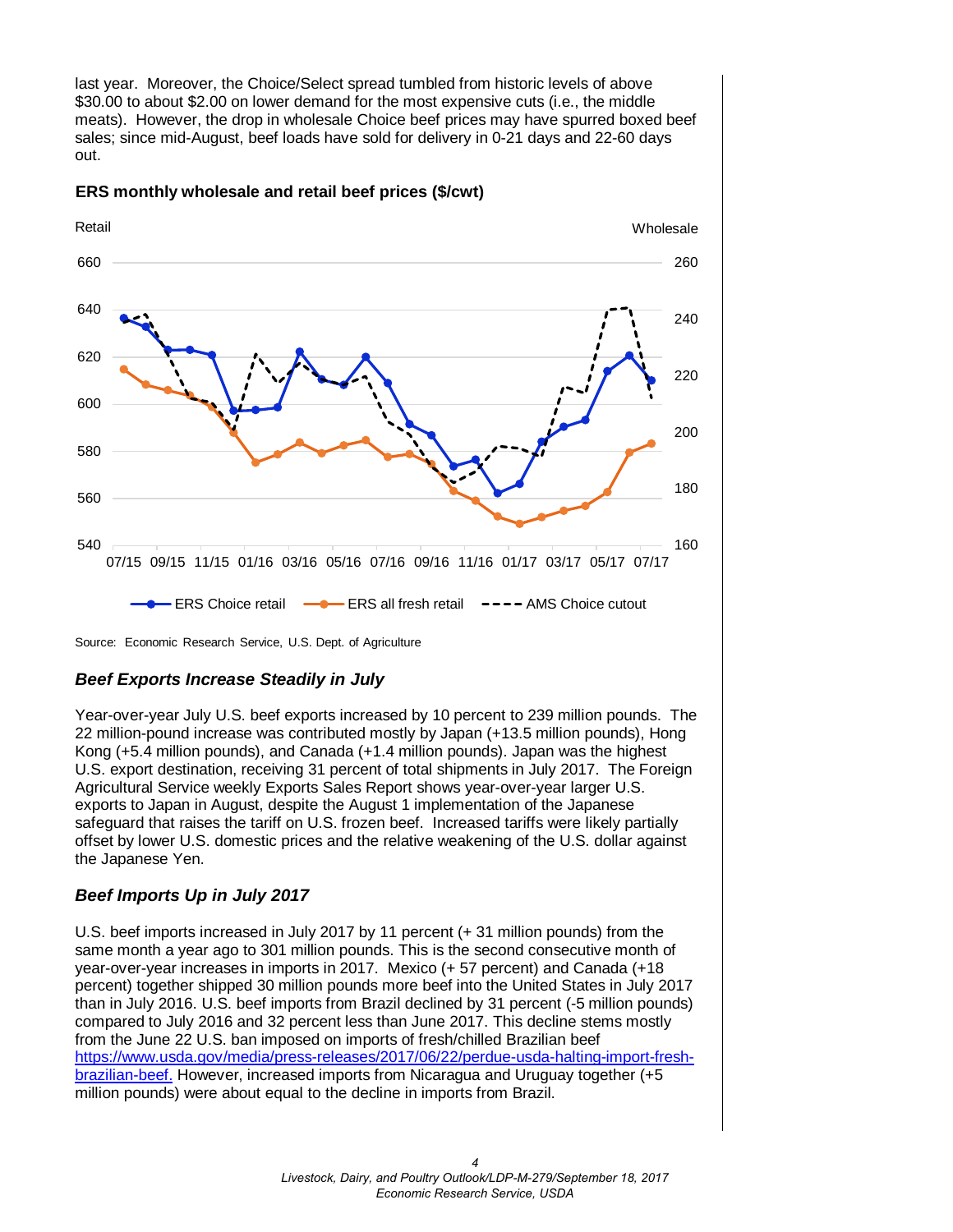## *July 2017 U.S. Cattle Imports Up from a Year Ago*

U.S. cattle imports in July 2017 were 118 thousand head, an increase of 36 thousand head (+44 percent) from year-earlier levels, largely due to a 30 thousand head increase from Mexico. July 2017 saw the first year-over-year increase in live cattle imports from Canada for 2017. On a year-to-date basis, the sharp decline in imports from Canada (-87 thousand head) was more than offset by increased imports from Mexico (+131 thousand head). Mexico likely took advantage of higher feeder cattle prices in the United States by increasing shipments during late-spring and summer.

Of the 2017 cattle imports from Canada, the proportion of slaughter animals relative to feeder cattle increased compared with year-earlier levels (AMS weekly report, WA\_LS 637). However, this may change as *Agriculture and Agri-Food Canada* has reported poor pasture conditions and tighter supplies of feed in Canada due to drought conditions that may contribute to increased shipments of Canadian feeder cattle to the United States. The AMS weekly trade report since Mid-August has shown a slight uptick on feeder cattle from Canada. Based on the year-to-date pace of import growth from Mexico and anticipation of the potential impact of the Canadian drought, U.S. cattle import forecasts for 2017 and 2018 have been revised upwards from the previous month to 1.715 million head and 1.740 million head, respectively,. Live export forecasts were left unchanged.



#### **July 2017 U.S. cattle imports at 5-year average level**

Source: Economic Research Service, U.S. Department of Agriculture.

Authors: Russell Knight[, Russell.H.Knight@ers.usda.gov](mailto:russell.h.knight@ers.usda.gov) and Lekhnath Chalise, [Lekhnath.Chalise@ers.usda.gov](mailto:Lekhnath.Chalise@ers.usda.gov)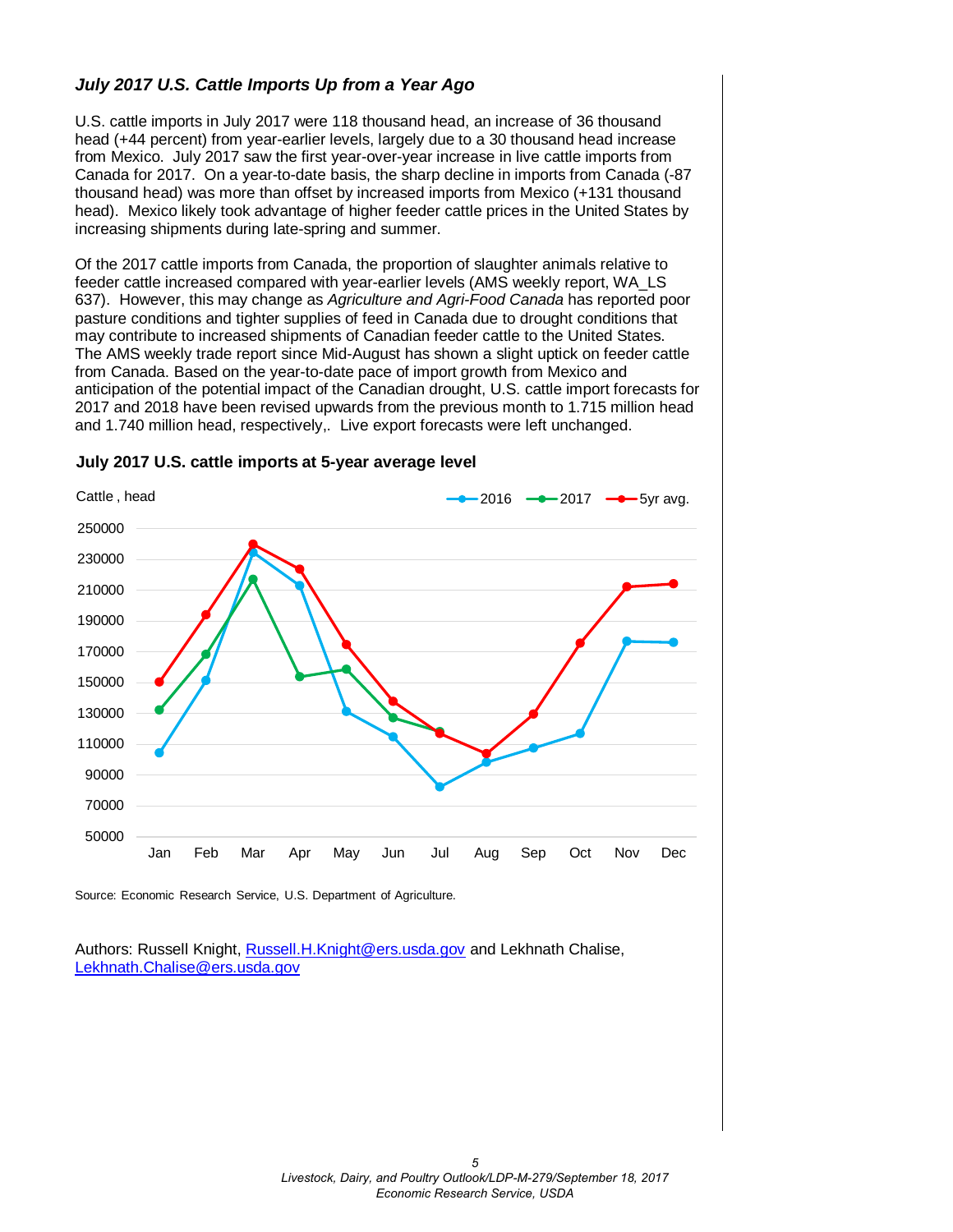## <span id="page-5-0"></span>*Recent Developments in Dairy Markets*

From the week ending August 5 to the week ending September 9, directions of wholesale price changes reported in the USDA *National Dairy Products Sales Report* (NDPSR) were mixed. The greatest change was an increase of 12.9 cents per pound for 500-pound barrels of cheddar cheese (adjusted to 38-percent moisture). The greatest loss was a 6 cent decrease in the price of a butter.

#### **Dairy product prices (dollars per pound)**

|                                | For the week ending |        |           |
|--------------------------------|---------------------|--------|-----------|
|                                | Aug. 5              | Change |           |
| <b>Butter</b>                  | 2.6459              | 2.5853 | $-0.0606$ |
| Cheddar cheese                 |                     |        |           |
| 40-pound blocks                | 1.6822              | 1.6674 | $-0.0148$ |
| 500-pound barrels <sup>1</sup> | 1.5113              | 1.6407 | 0.1294    |
| Nonfat dry milk                | 0.8622              | 0.8735 | 0.0113    |
| Dry whey                       | 0.4317              | 0.4243 | $-0.0074$ |

<sup>1</sup>Adjusted to 38-percent moisture.

Source: U.S. Dept. of Agriculture, Agricultural Marketing Service, *National Dairy Product Sales Report*.

Recent weekly wholesale prices for butter and cheese traded on the Chicago Mercantile Exchange (CME) have been lower than recent NDPSR prices. For the trading week ending September 8, the CME butter price was \$2.4575 per pound. CME butter prices are highly correlated with prices reported for the following week in the NDPSR. CME cheddar cheese prices for the trading week ending September 8 were \$1.6300 and \$1.5569 per pound for 40-pound blocks and 500-pound barrels, respectively. CME cheese prices are highly correlated with prices reported for the following 2 weeks in the NDPSR.

July milk production as reported by the USDA National Agricultural Statistics Service (NASS) totaled 18.238 million pounds, up 1.8 percent from July 2016. Milk per cow averaged 1,940 pounds per head, 20 pounds more than July 2016. Milk cows in July numbered 9.403 million head, 74 thousand more than July 2016 but 1 thousand less than June 2017. NASS estimates indicate that July was the first month since September 2016 that milk cows declined from the previous month.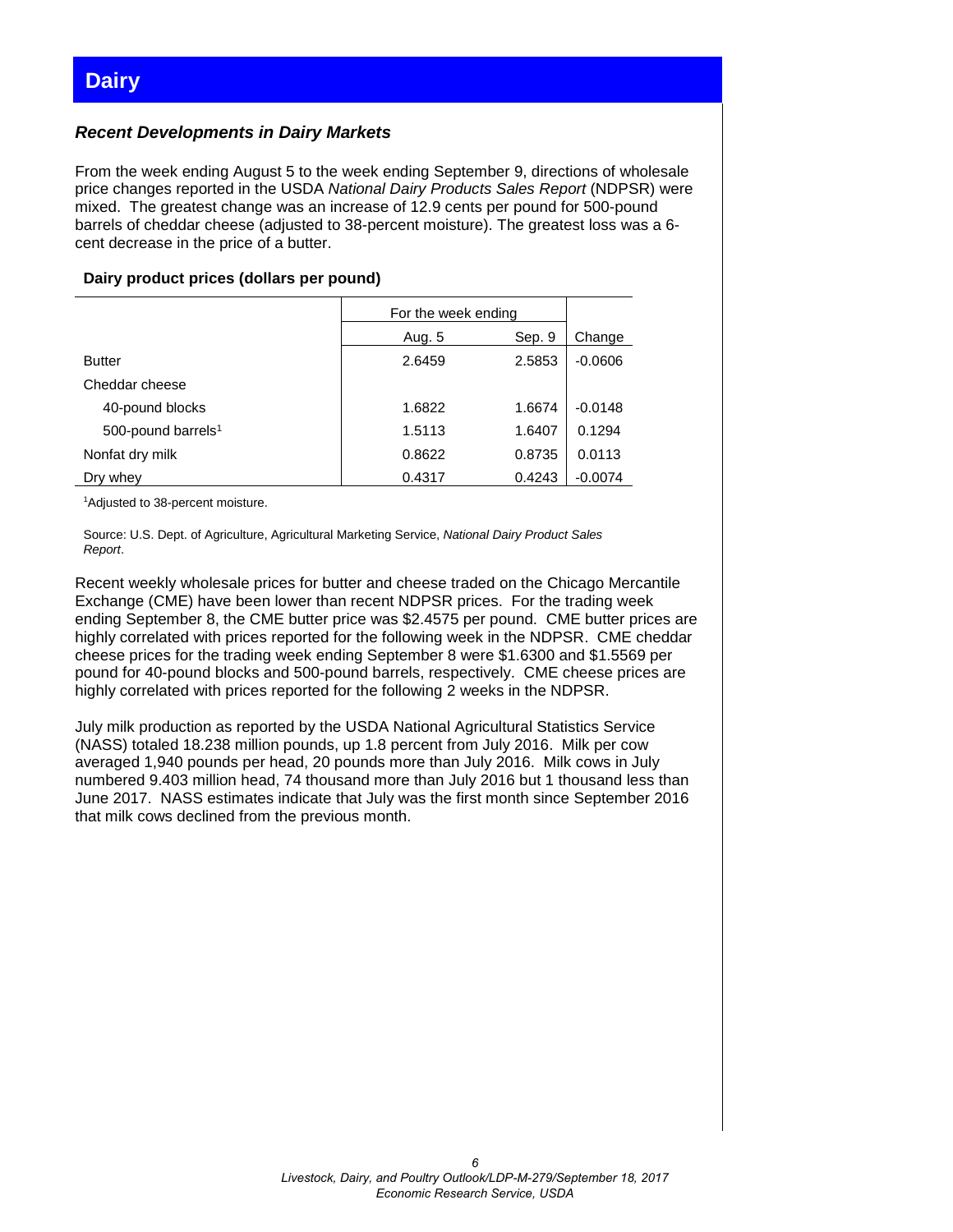#### **Number of milk cows**



Source: U.S. Dept. of Agriculture, National Agricultural Statistics Service.

Exports of dairy products declined from June to July. On a milk-fat basis, July exports were 744 million pounds, 124 million less than June but 68 million pounds more than July 2016. On a skim-solids basis, July exports were 3.121 billion pounds, 148 million pounds less than June and 114 million less than July 2016. Only 93.1 million pounds of nonfat dry milk (NDM) and skim milk powder (SMP) were exported in July, down from 100.9 million pounds in June and 106.2 million pounds in July 2016. Cheese exports were 60.1 million pounds in July, down 7.3 million pounds from June but up 7.2 million pounds from July 2016. Butter exports in July fell by more than half from June to 3.1 million pounds, due to a drop in exports to Canada, which surged in the previous month.

#### **Exports of nonfat dry milk and skim milk powder**



Source: U.S. Dept. of Agriculture, Foreign Agricultural Service; U.S. Dept. of Commerce, Census Bureau.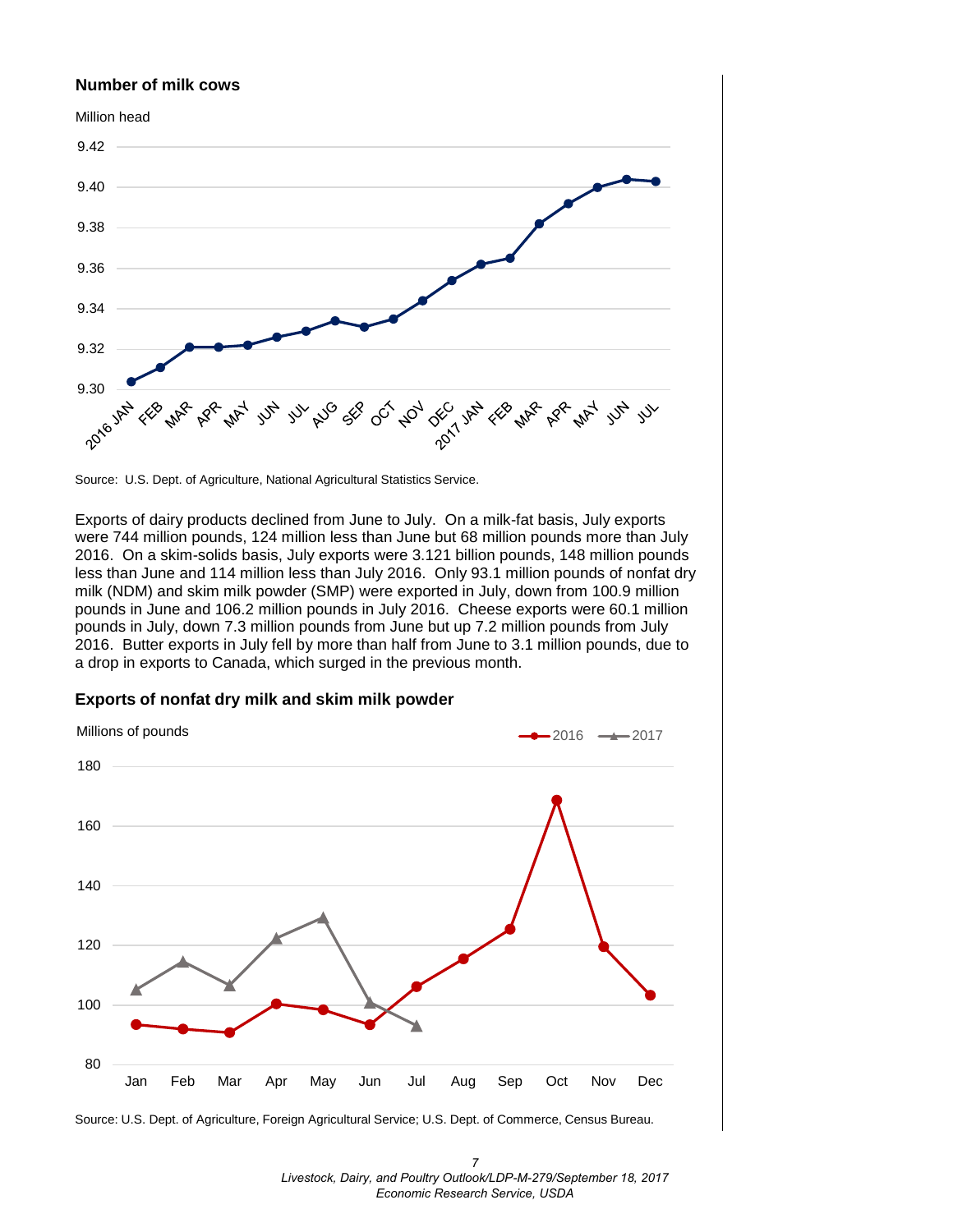Imports increased from June to July. On a milk-fat basis, July imports were 514 million pounds, 51 million more than June but 11 million less than July 2016. On a skim-solids basis, July imports were 540 million pounds, 9 million more than June and 32 million more than July 2016. Imports of butter increased from 4.8 million pounds in June to 5.9 million pounds in July. Most of the imported butter has come from Ireland, with imports of 3.4 million pounds in June and 4.5 million in July. The gain in imports is remarkable since European butter prices reported by USDA Agricultural Marketing Service (AMS) have been very high, \$3.27 per pound at the midpoint of the range in July and \$3.55 in August. However, data from the Global Trade Atlas (GTA) indicate that the average unit value of U.S. butter imports from Ireland was much less, \$2.52 per pound in July.<sup>[1](#page-7-0)</sup> Much of the imported butter may have been contracted earlier in the year when prices were lower. Other products with notable increases in imports were milk protein concentrate and dry whole milk.

July ending stocks for major dairy products were relatively high. Stock levels for cheese, NDM, and whey products were substantially higher than July 2016. Although ending butter stocks were below July 2016, they remained relatively high, 21 percent higher than July 2015.

#### **Ending stocks for major dairy products (million pounds)**

| Product                                              | July 2016 | <b>July 2017</b> | Percent change |
|------------------------------------------------------|-----------|------------------|----------------|
| Cold storage stocks in public and private warehouses |           |                  |                |
| <b>Butter</b>                                        | 333       | 308              | $-7.5$         |
| American cheese                                      | 770       | 838              | 8.8            |
| Other-than-American-cheese                           | 506       | 538              | 6.3            |
| Manufacturers' stocks                                |           |                  |                |
| Nonfat dry milk                                      | 257       | 299              | 16.3           |
| Dry whey for human use                               | 69        | 95               | 37.7           |
| WPC for human use                                    | 61        | 70               | 14.8           |

WPC = whey protein concentrate.

Source: U.S. Dept. of Agriculture, National Agricultural Statistics Service.

<span id="page-7-0"></span><sup>1</sup> International prices are reported by AMS and by GTA in U.S. dollars per metric ton. The prices are converted to dollars per pound for this article.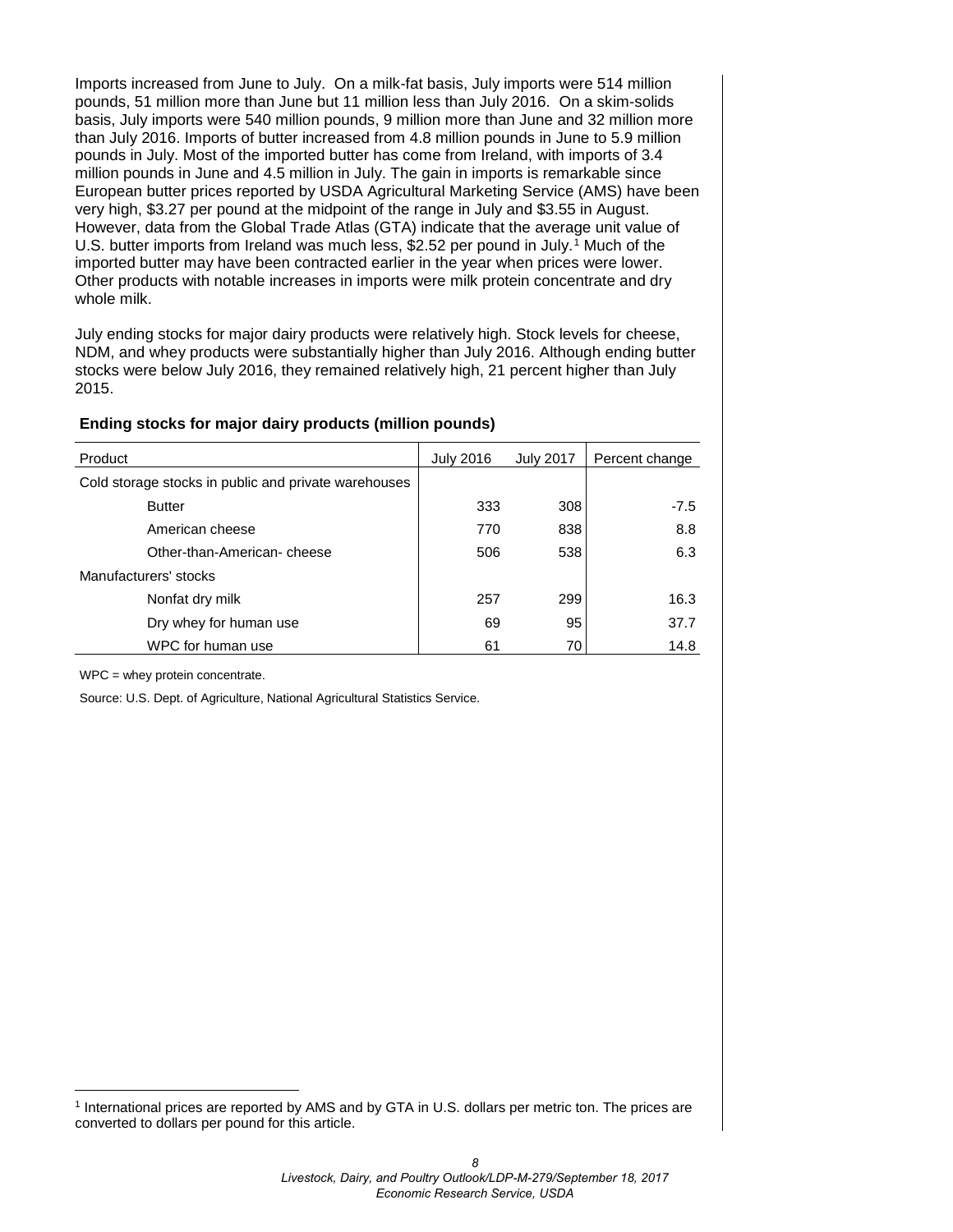

Source: U.S. Dept. of Agriculture, National Agricultural Statistics Service.

## *Outlook for Dairy Feed Prices*

For the 2016/17 marketing year, prices for corn and soybean meal are estimated to be \$3.35 per bushel and \$320 per short ton, respectively. The 2017/18 price forecast for corn is \$2.80-\$3.60 per bushel, unchanged at the midpoint from last month's forecast. The 2017/18 soybean meal forecast is \$290-\$330 per short ton, \$5 lower than last month's forecast. The alfalfa hay price in July was \$152 per short ton, \$2 lower than June but \$14 higher than July 2016. For more information, see the USDA Economic Research Service publication *Feed Outlook*, at

[http://usda.mannlib.cornell.edu/MannUsda/viewDocumentInfo.do?documentID=1273.](http://usda.mannlib.cornell.edu/MannUsda/viewDocumentInfo.do?documentID=1273)

## *Dairy Forecasts for 2017*

With the July month-over-month decline in milk cows, expectations of growth in the dairy herd have been dampened, and the 2017 forecast for milk cows has been lowered to 9.395 million, 5 thousand less than last month's forecast. However, with relatively strong growth in yield per cow in July, the milk per cow forecast for the year has been raised to 22,980 pounds. These changes result in a milk production forecast of 216.0 billion pounds for 2017, 0.3 billion pounds higher than previously forecast.

Due to lower expectations for cheese exports, the forecast for exports on a milk-fat basis has been lowered to 9.2 billion pounds for the year. Recent strength in imports of butter and several other products motivated a slight increase in the import forecast on a milk-fat basis, to 6.1 billion pounds for 2017. With the high ending stocks for cheese in July, 2017 ending stocks on a milk-fat basis have been raised to 12.8 billion pounds, an increase of 0.7 billion pounds from the last forecast. Domestic use on a milk-fat basis in 2017 is now forecast at 211.8 billion pounds, a decrease of 0.1 billion pounds from last month.

Forecasts for exports and imports on a skim-solids milk-equivalent basis follow a pattern similar to those on a milk-fat basis. The export forecast for 2017 on a skim-solids basis has been lowered 0.1 billion pounds to 40.6 billion pounds, based on flagging exports of NDM/SMP and cheese. Imports on a skim-solids basis are forecast slightly higher for the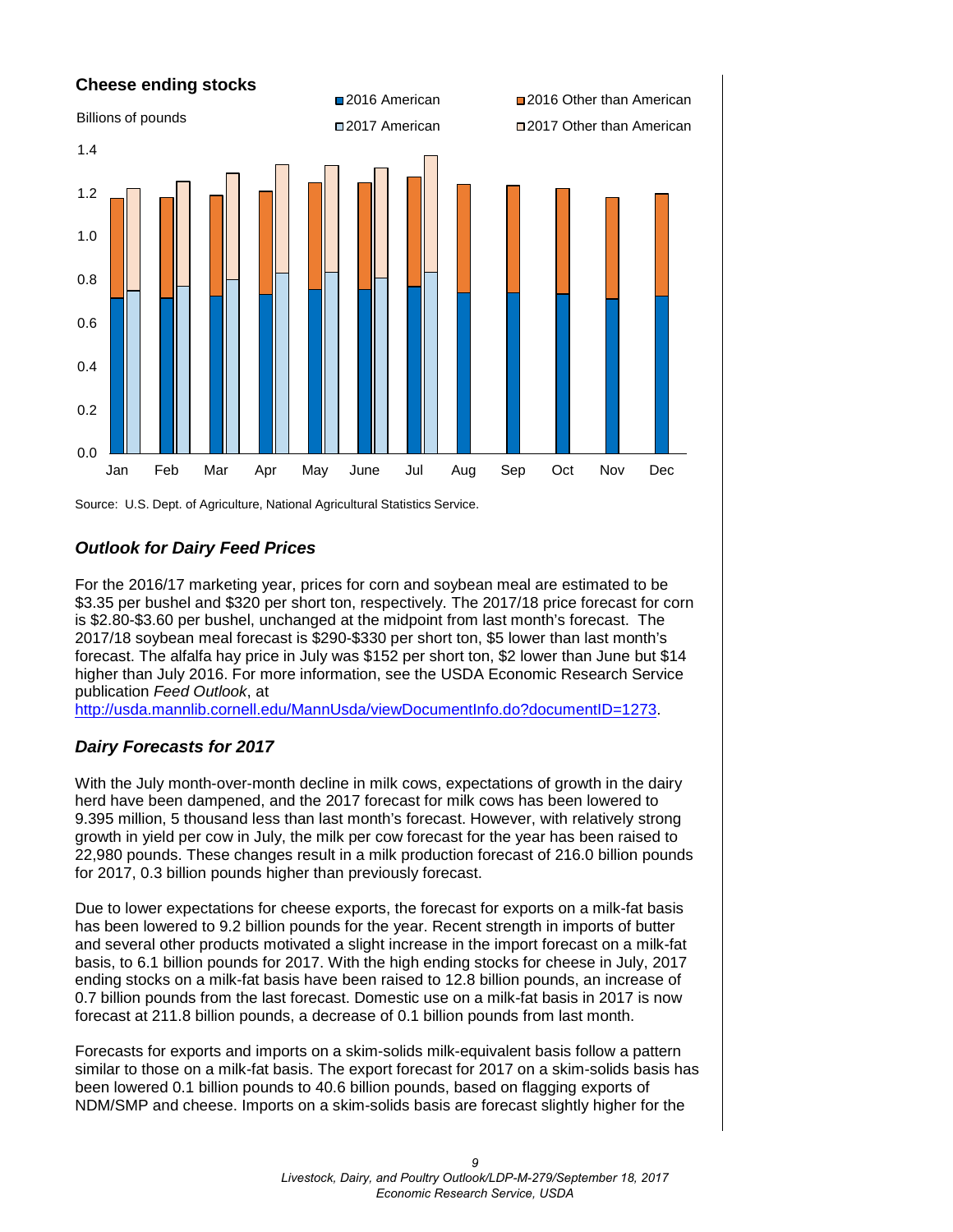year at 6.4 billion pounds, due to higher expected imports of milk protein concentrate and whole milk powder. Domestic use is forecast at 180.1 billion pounds for the year, 0.2 billion pounds higher than the previous forecast. With high ending stocks of cheese, NDM, and whey in July, ending stocks on a skim-solids basis are now forecast at 10.2 billion pounds for the year, 0.3 billion pounds higher than last month's estimate.

Most dairy product price forecasts have been lowered for the year, with the exception of cheddar cheese; its price forecast has been raised to \$1.610-\$1.630 per pound, based on recent strength. The dry whey price is forecast slightly lower at \$0.445-\$0.465, based on higher stocks and recent price movements. Butter prices have fallen in recent weeks as export growth has failed to materialize; therefore, the butter price forecast for the year has been lowered to \$2.355-\$2.395 per pound. With high stocks and lower expectations for exports, the NDM price forecast has been slightly lowered as well, to \$0.880-\$0.900 for the year.

The Class III milk price forecast for the year is \$16.05-\$16.25 per cwt, as higher expected cheese prices more than offset lower expected dry whey prices. Since the butter and NDM price forecasts have been lowered, the Class IV milk price forecast for the year is lower than last month, at \$15.40-\$15.70. The all-milk price for the year is forecast at \$17.70- \$17.90 per cwt, a reduction from \$17.80-\$18.00 forecast last month.

## *Dairy Forecasts for 2018*

The size of the milking herd in 2018 is now forecast at 9.450 billion head, as a slight reduction in the expected growth rate for 2017 is carried over into 2018. The milk per cow forecast is unchanged at 23,295 pounds; this figure would represent growth of 1.4 percent from 2017. Due to the reduction in the milk cow forecast, overall milk production for the year is now forecast at 220.1 billion pounds, 0.2 billion pounds lower than last month's forecast. Milk production is now expected to grow 1.9 percent in 2018.

The export forecast on a milk-fat basis is unchanged at 9.2 billion pounds, as higher expectations for exports of butterfat products are balanced out by lower forecasts for cheese exports. Imports on a milk-fat basis for 2018 are forecast slightly lower this month at 5.7 billion pounds due to lower expectations for cheese imports. Domestic use for 2018 is projected to be slightly higher than last month's forecast, at 216.3 billion pounds. The ending stock forecast has been raised to 12.1 billion pounds, as higher stock levels should persist through 2018.

With European SMP stocks and production showing no signs of abating, the export forecast on a skim-solids basis has been lowered to 41.8 billion pounds for the year. The import forecast on a skim-solids basis has been lowered 0.2 billion pounds to 6.2 billion for 2018, as milk protein and cheese imports are expected to be lower. As domestic use of whey products and NDM continues to lag year-ago levels, the domestic use forecast on a skim-solids basis for 2018 has been lowered to 184.3 billion pounds. As with stocks on a milk-fat basis, higher stocks on a skim-solids basis are expected to persist into next year; as a result, the ending stock forecast has been raised 0.4 billion pounds to 9.4 billion.

The cheddar cheese price forecast for 2018 has been lowered slightly, but is still expected to tick upward to \$1.630-\$1.730 per pound for the year. The dry whey price is also forecast lower this month, at \$0.410-\$0.440 for the year. Butter prices are still expected to follow a downward trend from 2017 levels, which are now forecast lower than last month's projections, due to more milk diverting away from cheese and toward butter production. The butter price forecast for 2018 has been lowered as a result, to \$2.330-\$2.460 per pound. Recent weakness in exports and plentiful overseas supplies have reduced the likelihood of an NDM price recovery in 2018; the NDM price forecast has been lowered to \$0.860-\$0.930 per pound.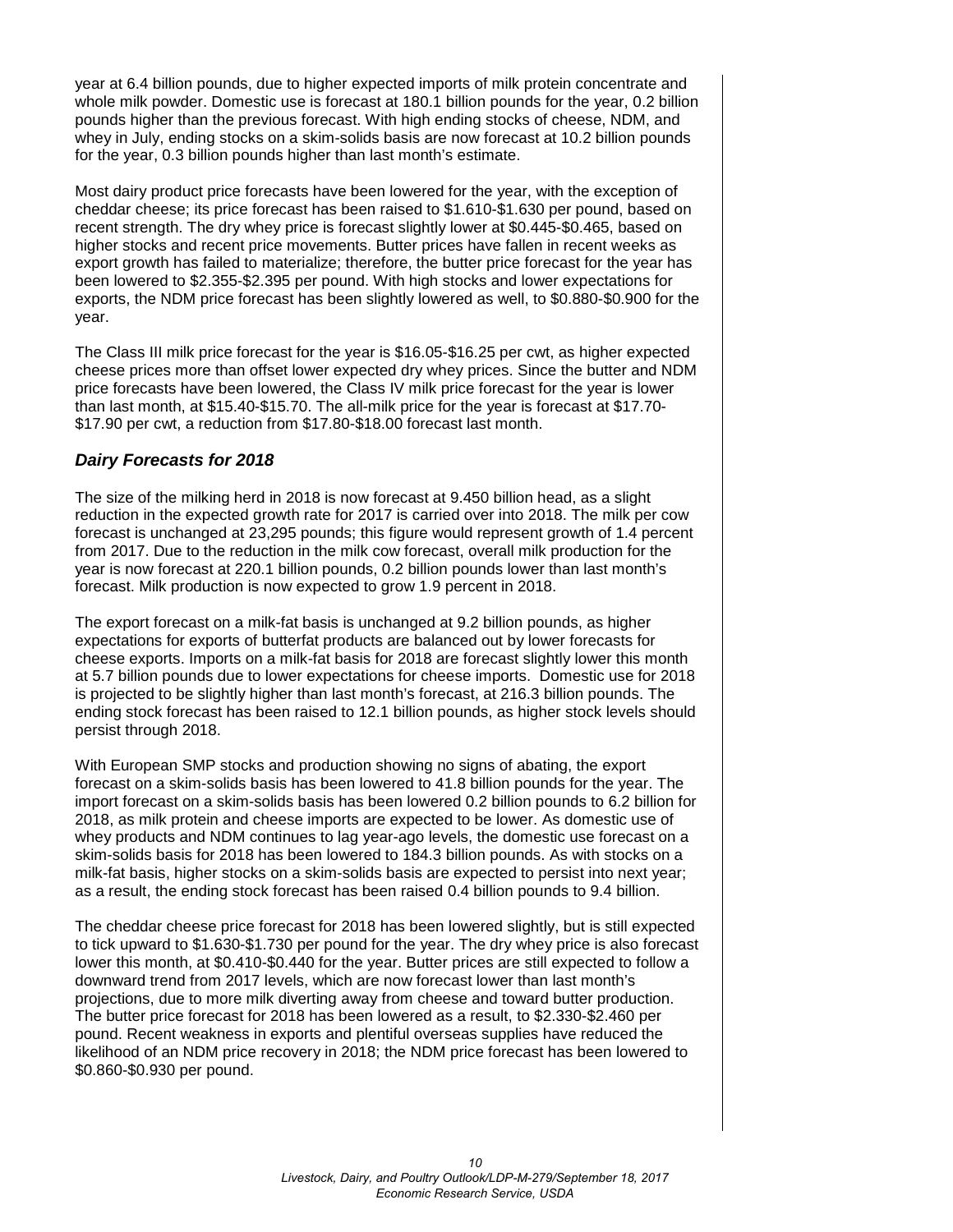Lower product prices across the board have resulted in lower Class III and Class IV price forecasts, at \$16.00-\$17.00 and \$15.10-\$16.20 per cwt, respectively, for the year. The allmilk price for 2018 is now forecast at \$17.55-\$18.55 per cwt, a reduction from \$18.00- \$19.00 forecast last month.

#### *Enrollment Period for the Margin Protection Program for Dairy Producers*

On August 31, USDA announced that dairy producers can enroll for 2018 coverage in the Margin Protection Program for Dairy Producers (MPP-Dairy). The program offers dairy producers the flexibility to select coverage levels best suited to their operations. The enrollment period ends on December 15, 2017. This year, Secretary of Agriculture Sonny Perdue has used his authority to allow producers who have previously participated in MPP-Dairy to opt out of the program for 2018 by not signing up during the registration period. For more information, see the news release (Release No. 0101.17) at [https://www.fsa.usda.gov/news-room/news-releases/2017/nr\\_20170831\\_rel\\_0101.](https://www.fsa.usda.gov/news-room/news-releases/2017/nr_20170831_rel_0101)

Authors: Jerry Cessna, [jgcessna@ers.usda.gov,](mailto:jgcessna@ers.usda.gov) and Jonathan Law, [jonathan.law@ers.usda.gov.](mailto:jonathan.law@ers.usda.gov)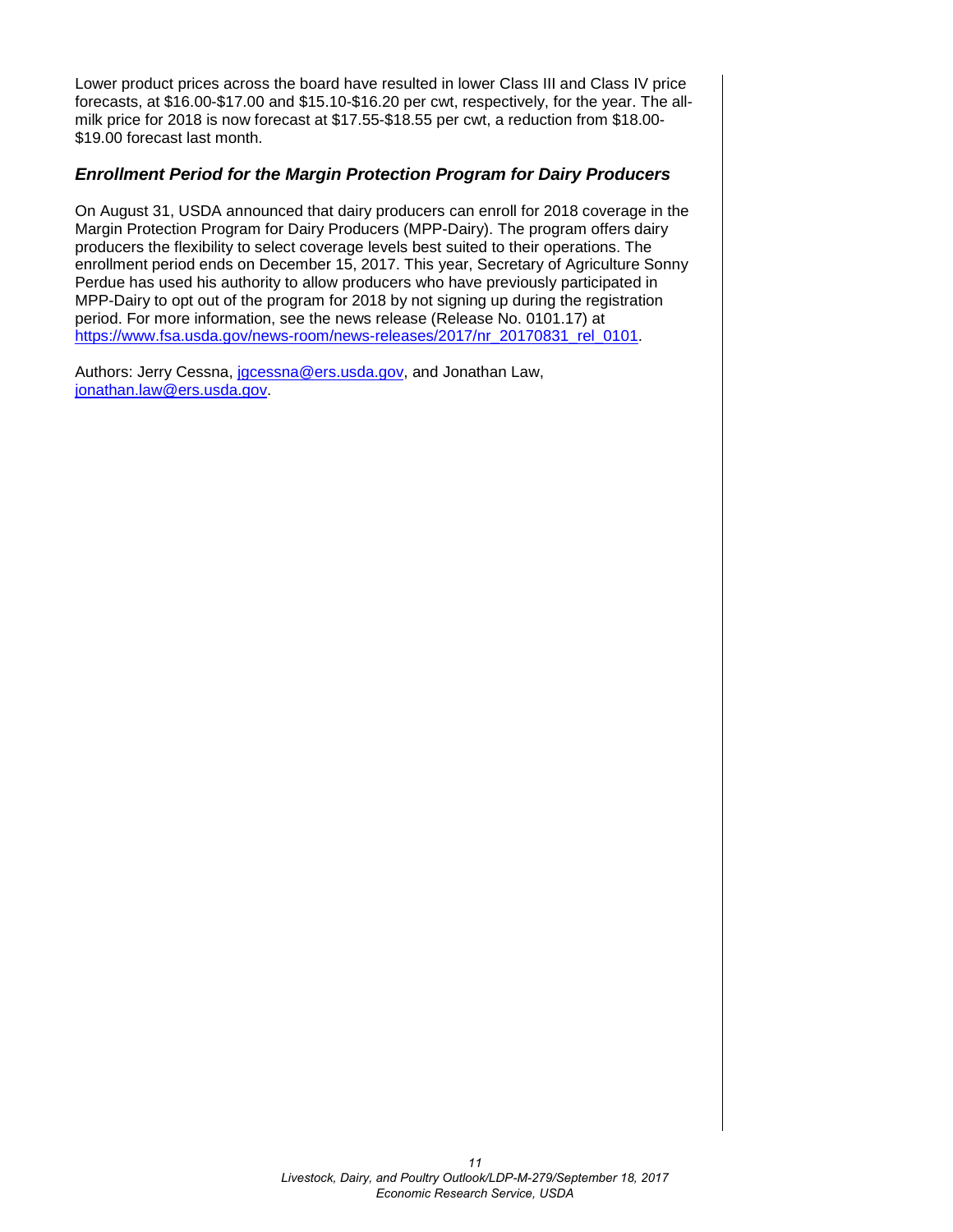# <span id="page-11-0"></span>**Pork/Hogs**

## *New Midwest Slaughter Capacity Expected To Ease Flow of Hogs Through Seasonal High Period*

Commercial pork production for the third and fourth quarters are each expected to be record-high in 2017. Third-quarter production is forecast at 6.3 billion pounds, 2.8 percent above a year earlier, and fourth-quarter production is expected to be 7 billion pounds, 5.7 percent above the fourth quarter of 2016. Two large new slaughter plants that each opened on September 5, 2017, will reduce the probability that large anticipated hog numbers will exceed U.S. slaughter capacity and significantly pressure U.S. hog prices.

The Clemens Food Group plant located in Coldwater Michigan has a single-shift capacity of about 10,000 head per day. The Triumph-Seaboard Foods plant located in Sioux City, Iowa has a single-shift capacity of about 12,000 head per day. While it is unlikely that either plant will reach full single-shift capacity immediately, increasing slaughter rates are likely to be adequate to alleviate the significant effect on hog prices that anticipated large fourth-quarter weekly hog slaughters might otherwise bring.

Prices for live equivalent 51-52 percent lean hogs are expected to average \$57-\$58 in the third quarter, about 17 percent higher than a year ago. Fourth-quarter prices are expected to be \$44-\$46, almost 22 percent above a year ago. Strong hog price expectations signal continued solid domestic and foreign pork demand. The wholesale belly price—a reflection of much of the domestic demand strength in 2017—was 44 percent below their late-July peak in the first week of September, but were still 42 percent above the same week in 2016.

USDA will release the *Quarterly Hogs and Pigs* report on September 28, providing an indication of producer farrowing intentions into early 2018.

#### *August Pork Exports Drift Lower*

U.S. pork exports in August were 390 million pounds, a volume almost 4 percent lower than a year ago. The decline is primarily attributable to lower shipments to China/Hong Kong (-53 percent). Export volumes to the 10 largest foreign markets in August are summarized below, along with country shares of U.S. exports.

|                | Country            | Exports          | <b>Exports</b>   | Percent     |                  | Export share Export share |
|----------------|--------------------|------------------|------------------|-------------|------------------|---------------------------|
|                |                    | <b>July 2016</b> | <b>July 2017</b> | change      | <b>July 2016</b> | <b>July 2017</b>          |
|                |                    | (mil. lbs)       | (mil. lbs)       | (2017/2016) | %                | %                         |
|                | World              | 406              | 390              | -3.8        |                  |                           |
| 1              | Mexico             | 117              | 129              | 10.4        | 28.7             | 33.0                      |
| 2 <sup>1</sup> | Japan              | 99               | 88               | $-11.0$     | 24.3             | 22.5                      |
| 3.             | South Korea        | 44               | 45               | 1.4         | 10.9             | 11.5                      |
| 4              | Canada             | 21               | 25               | 18.6        | 5.2              | 6.4                       |
| 5.             | China/Hong Kong    | 61               | 28               | $-53.3$     | 15.0             | 7.3                       |
| 6.             | Australia          | 17               | 17               | $-3.5$      | 4.2              | 4.2                       |
| 7.             | Colombia           | 8                | 11               | 45.7        | 1.9              | 2.9                       |
| 8.             | Dominican Republic | 4                | 8                | 128.4       | 0.9              | 2.1                       |
| 9              | Philippines        | 4                | 7                | 59.1        | 1.1              | 1.8                       |
|                | 10 Chile           | 6                | 6                | 6.0         | 1.5              | 1.6                       |
|                |                    |                  |                  |             |                  |                           |

Source: Economic Research Service, U.S. Dept. of Agriculture.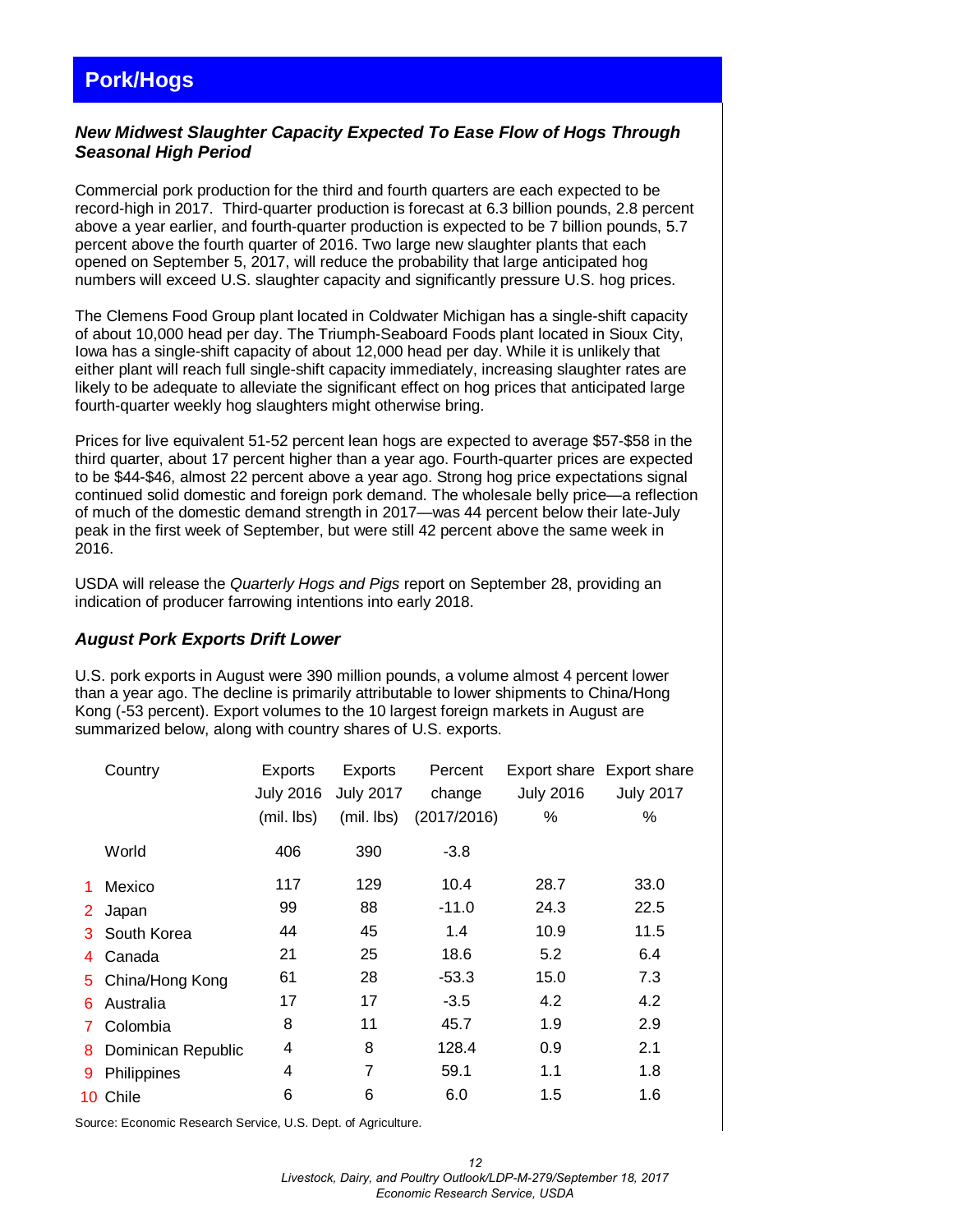## *Pork Imports Slow in China as Domestic Pork Production Rebounds*

China pork import data for July shows a 52-percent decline from a year earlier; a dramatic decline, but China continues to import pork at a historically high level. It is notable from the figure below that imports bounce and then fall, but ratchet upward in each cycle. The apparent long-term trend is upward.

China imported less pork from all major pork exporting countries/regions in July: the United States (-38 percent, year-over-year), Canada (-51.6 percent, year-over-year), the E.U. (- 56.3 percent, year-over-year), and Brazil (-60.6 percent, year-over year).



#### **China pork imports, monthly**

Source: Global Trade Atlas.

Lower Chinese pork imports follow from an ongoing recovery in the Chinese pork sector, which has effectively been underway since the summer of 2016. Since then a dozen or more feed and livestock companies have announced aggressive expansion plans. Currently, domestic feeder pig markets suggest that animal supplies are more than adequate as prices continued to decline in August. On the other hand, live hog prices tightened in August, as did pork prices.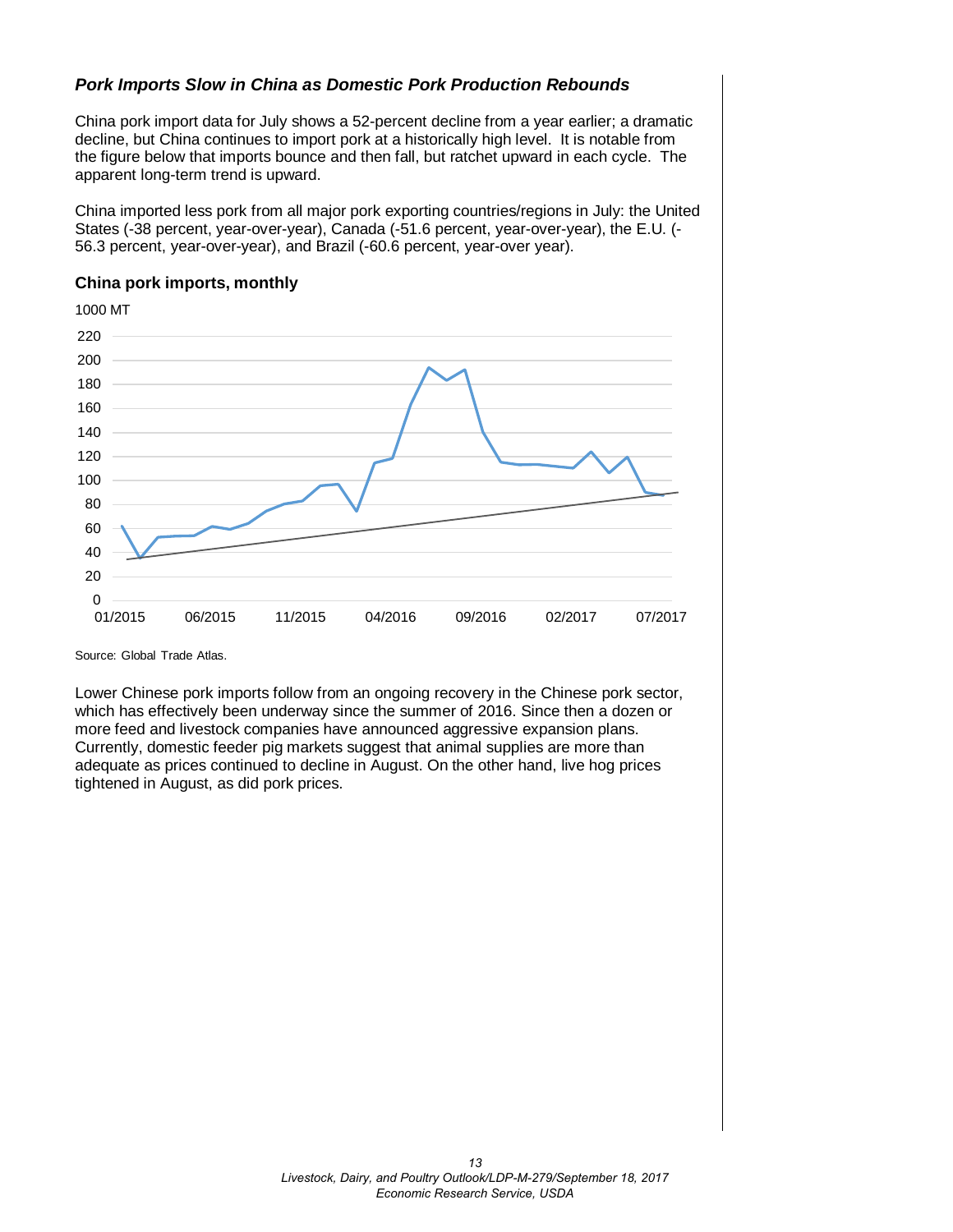



Source: Agriculture Ministry of China.

Source: Agriculture Ministry of China.







Source: Agriculture Ministry of China.

Author: Mildred Haley, [mhaley@ers.usda.gov](mailto:mhaley@ers.usda.gov)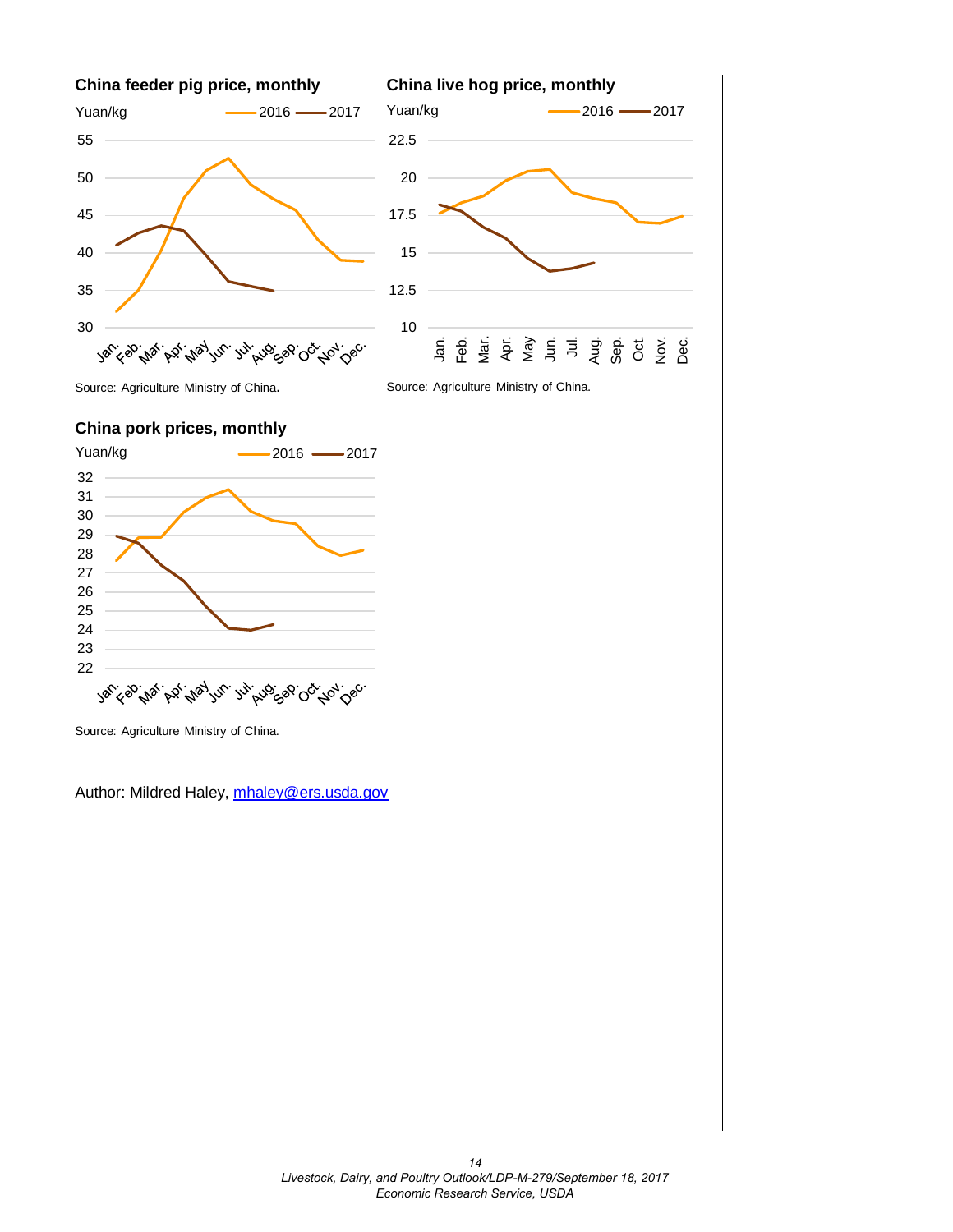## <span id="page-14-0"></span>*Third Quarter Lamb and Mutton Production Steady*

Third-quarter lamb and mutton production is forecast at 36 million pounds, unchanged from the previous quarter and from the same period last year. July commercial production came in at 11 million pounds, and August and September production forecasts are 11.7 and 12.8 million pounds, respectively. Production levels are, however, well below the 5 year average, largely due to a decline in sheep numbers and the availability of fewer market lambs.

While stable production is normally a signal of stable lamb consumption during the summer months, a large proportion of lamb and mutton is still held in cold storage. Nearly 27 million pounds of lamb and mutton were held in cold storage at the beginning of August, up nearly 1 million pounds from the beginning of July. However, a large share of this lamb and mutton may be imported products.

#### *Slaughter Lamb Prices Soften Into Third Quarter*

Third-quarter 2017 slaughter lamb prices at San Angelo, TX, are forecast to show a slight decrease from previous-quarter levels. Choice slaughter lamb prices are forecast to hover in the range of \$146-\$150 per cwt, decreasing slightly from the second-quarter 2017 price of \$153.06 per cwt. July Choice slaughter lamb prices were \$146.00 per cwt, and August prices improved slightly to \$147.00 per cwt. In general, lamb prices have stabilized in recent months, largely due to the tight supplies of market lambs.

#### *Imports at Record Levels*

Imports continue at record levels in 2017, remaining well above 5-year-average levels. Second-quarter 2017 lamb and mutton imports were 80 million pounds, up 60 percent from the same period last year. Imports for July also rose 30 percent over July 2016 to 19 million pounds. Third-quarter imports are forecast at 56 million pounds, about 37 percent above third-quarter levels in 2016. Tight U.S. lamb supplies and favorable exchange rates are likely drivers of the strength in imports. Although the U.S. currency has weakened somewhat in recent months, it still remains relatively strong against its main suppliers, Australia and New Zealand.

Second-quarter 2017 exports were 1.2 million pounds, 14 percent above the same period in 2016. Exports in July were 467,940 pounds, about 15 percent below export levels in July 2016.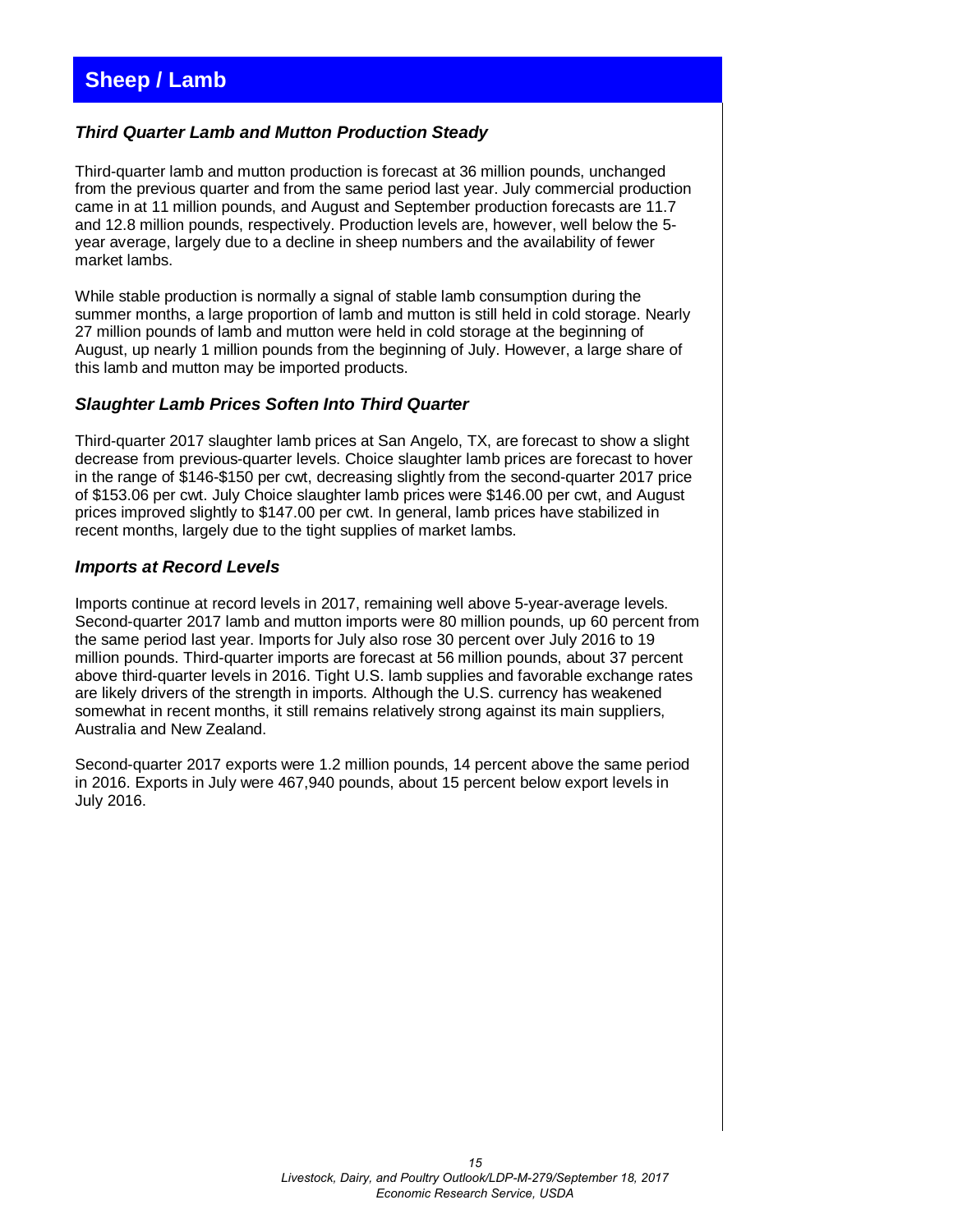

Author: Keithly Jones, [Kjones@ers.usda.gov](mailto:Kjones@ers.usda.gov)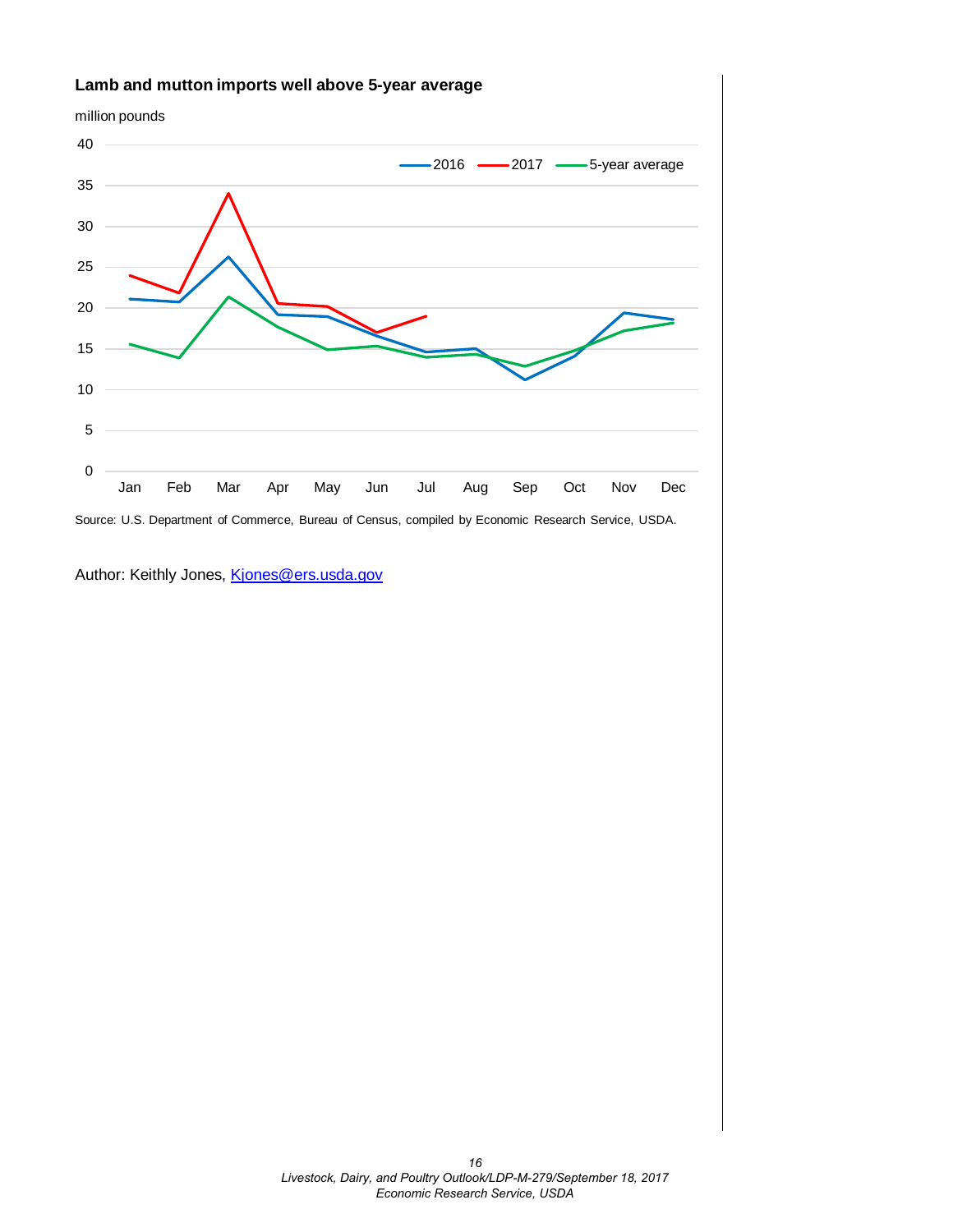# <span id="page-16-0"></span>**Poultry**

#### *Broilers*

July broiler meat production was 3.3 billion pounds, approximately 3 percent above last year. Preliminary estimates of August production suggested only marginal growth compared to last year, contributing to a downward revision of third-quarter production to 10.35 billion pounds. Fourth-quarter production was revised downwards to 10.30 billion pounds.

Broiler exports in July were 563 million pounds, down just slightly from last year. Vietnam experienced the largest decline from last year, down 13 million pounds. Notable declines of exports occurred in the Democratic Republic of the Congo, Taiwan, and Mexico. Yearto-date exports to Mexico were 82 million pounds lower through July, a 9-percent decline. However these declines were partly offset by increased exports to Georgia, Angola, and Turkey. Shipments to the Republic of Georgia increased sharply in July, totaling 38 million pounds.

Weekly prices for whole broilers (national composite) declined in August following typical seasonal patterns; the price was 90 cents per pound for the week ending September 8. The third-quarter forecast was revised very slightly to 95-96 cents per pound. Forecasts for future quarters and 2018 were left unchanged.

## *Eggs and Egg Products*

Table egg production totaled 645 million dozen in July, approximately 3 percent above last year, with more layers and increased eggs per hen contributing to the increase. Production of all eggs was changed very marginally to 8,764 million dozen for 2017, reflecting a revision to second-quarter hatching egg production; forecasts for the second half of 2017 and 2018 were unchanged.

Egg and egg product exports in June were 24 million dozen (shell-egg equivalent), up 17 percent from last year. Much of the export increase over last year was accounted for by more shipments to Japan, Hong Kong, Mexico, and South Korea, with respective increases of 2.2, 1.0, 0.9, and 0.7 million dozen respectively over last year. Export growth was weighed down by lower exports to Jamaica and the United Kingdom, with 1.0 and 0.8 million dozen fewer than last year, respectively. The export forecasts for 2017 and 2018 were not revised.

Recent egg prices (large grade A eggs, New York) have been stronger than expected, reaching 110 cents per dozen on September 8. The third-quarter price forecast was increased to 93-94 cents per dozen, and the fourth-quarter forecast was raised to 101-107 cents per dozen. While prices earlier this year were in the range of 2016 prices, recent prices have approached the levels seen in 2013 and 2014 (chart below). Last year's lower prices were associated with robust supply levels; with supply trends at similar levels this year, higher prices may indicate stronger demand.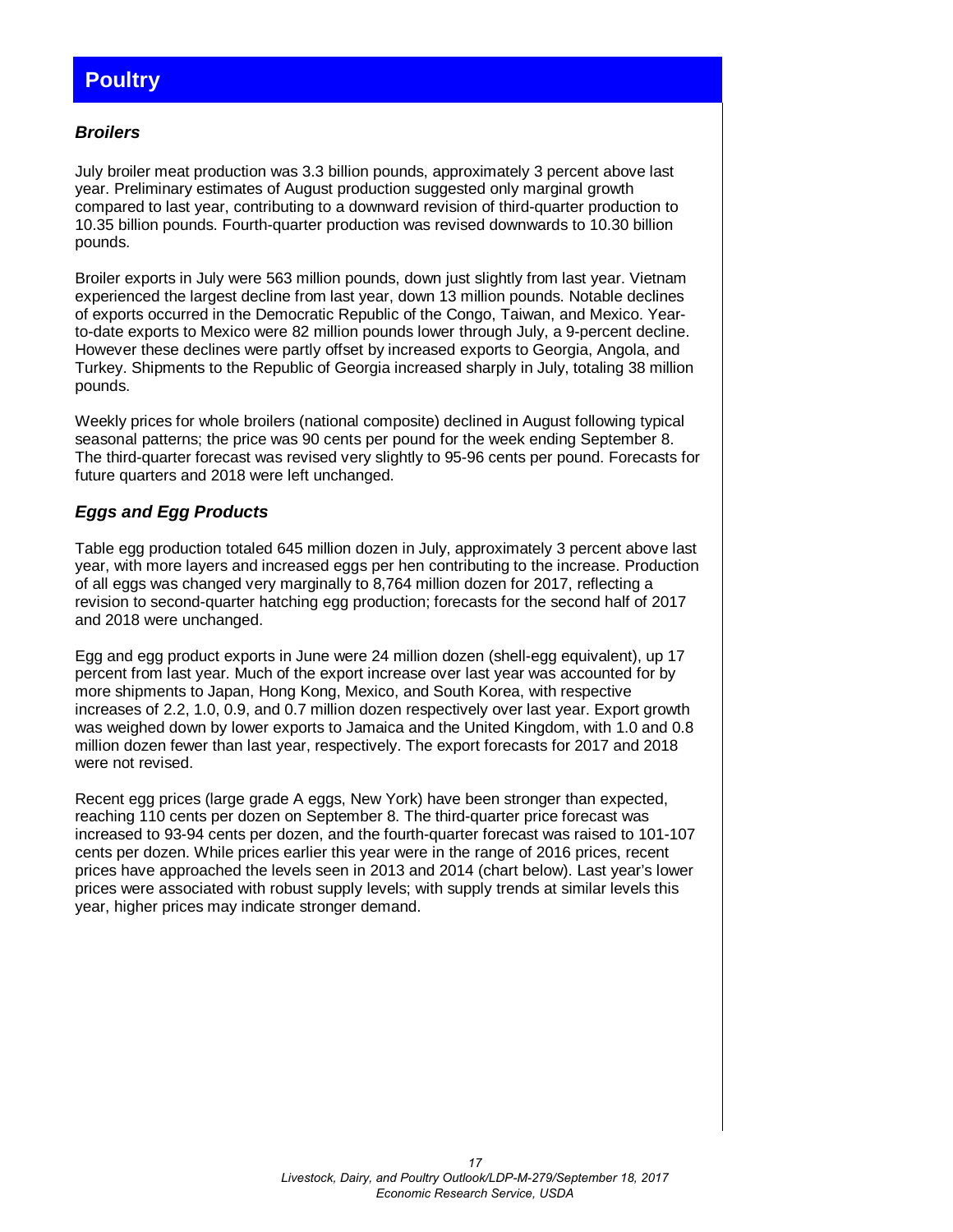

## **New York wholesale egg prices, from April to early September, 2013-2017\***

Note: Prices from 2015 are not presented due to large market changes from avian influenza. Source: U.S. Dept. of Agriculture, Agricultural Marketing Service.

### *Turkey*

Turkey production in July totaled 468 million pounds, 2 percent below last year. Preliminary estimates of August slaughter were higher than expected, contributing to an increase in the third-quarter forecast to 1,465 million pounds. Future production forecasts were not changed.

July turkey exports increased by 10 percent relative to a year earlier, totaling 52 million pounds. Shipments to Mexico, which typically account for the majority of U.S. turkey exports, increased 2.4 million pounds, while Chile, a much less important market, experienced a similar increase. Benin and South Africa were respectively shipped 1.5 and 1.3 million more pounds of U.S. turkey. Exports decreased most notably for Hong Kong, down 1.4 million pounds, while exports to Japan were about 0.7 million pounds lower. Export forecasts for 2017 and 2018 were left unchanged.

Wholesale hen prices (frozen) in August continued well below a year earlier. The last week in August prices did go above a dollar a pound, reaching nearly \$1.02 per pound before declining the following week. Sustained upward momentum has not materialized according to seasonal expectations as Thanksgiving approaches. The fourth-quarter forecast was decreased to \$1.00-1.06 per pound, with no other forecasts changed.

Author: Sean Ramos, [sean.ramos@ers.usda.gov](mailto:sean.ramos@ers.usda.gov)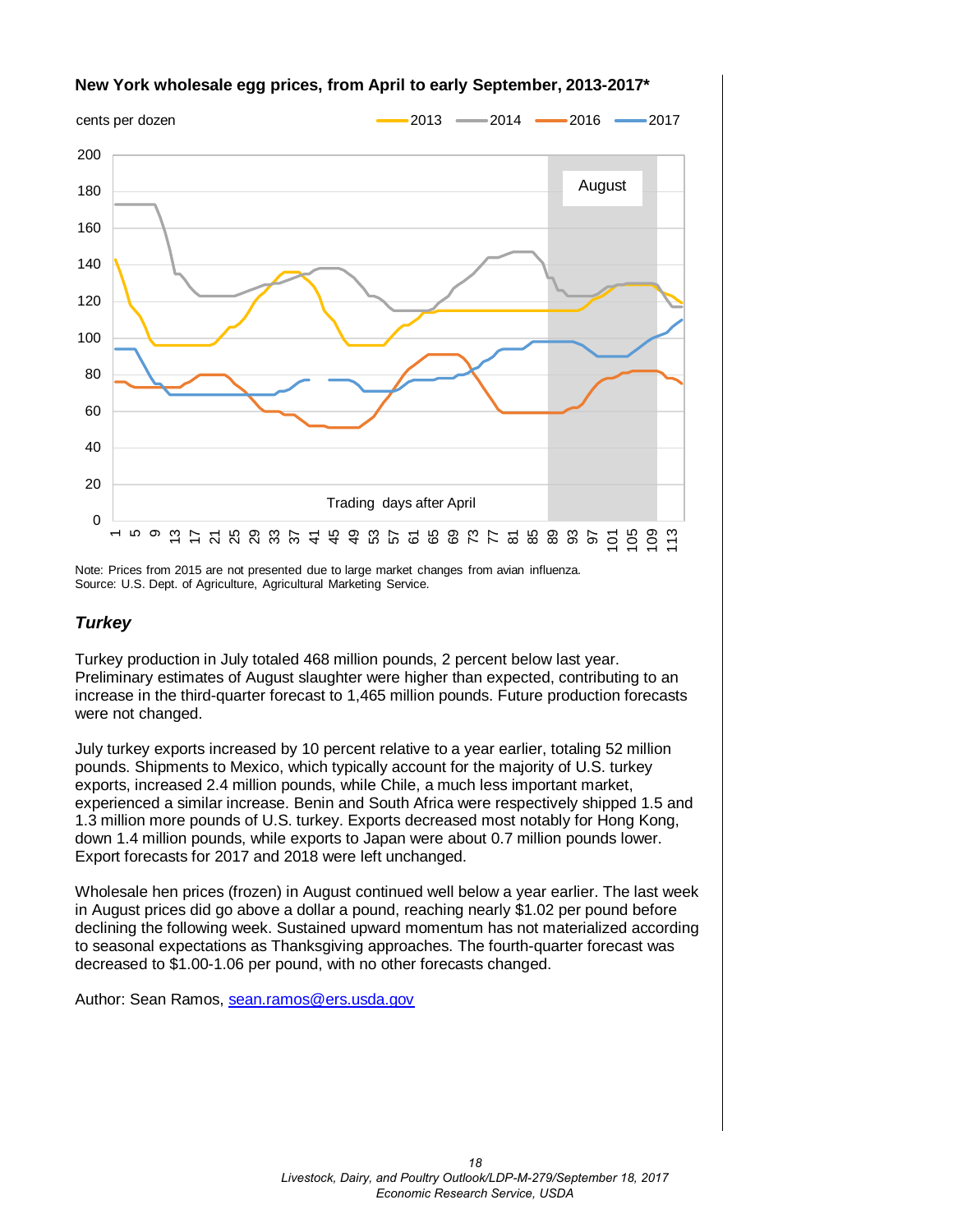#### <span id="page-18-0"></span>**Contact Information**

Mildred M. Haley (coordinator) (202) 694-5176 [mhaley@ers.usda.gov](mailto:mhaley@ers.usda.gov) Keithly Jones (Cattle/beef) (202) 694-5172 kjones@ers.usda.gov<br>Lekhnath Chalise (Cattle/beef) (202) 694-5371 lekhnath.chalise@ers. Lekhnath Chalise (Cattle/beef) (202) 694-5371 lekhnath.chalise@ers.usda.gov<br>Russell Knight (Cattle/beef) (202) 694-5566 russell.h.knight@ers.usda.gov Mildred M. Haley (hogs/pork) Sean Ramos (poultry, poultry trade, (202) 694-5443 [sean.ramos@ers.usda.gov](mailto:sean.ramos@ers.usda.gov) eggs)<br>Alex Melton (Turkey) Jerry Cessna (dairy) (202) 694-5171 [jgcessna@ers.usda.gov](mailto:jgcessna@ers.usda.gov) Jonathan Law (dairy) (202) 694-5544 [jonathan.law@ers.usda.gov](mailto:jonathan.law@ers.usda.gov) Keithly Jones (sheep and lamb) (202) 694-5172 [kjones@ers.usda.gov](mailto:kjones@ers.usda.gov) Carolyn Liggon (web publishing) (202) 694-5056 [cvliggon@ers.usda.gov](mailto:cvliggon@ers.usda.gov)

Russell Knight (Cattle/beef) (202) 694-5566 [russell.h.knight@ers.usda.gov](mailto:russell.h.knight@ers.usda.gov)

(202) 694-5409 [awmelton@ers.usda.gov](mailto:awmelton@ers.usda.gov)<br>(202) 694-5171 igcessna@ers.usda.gov

#### **Subscription Information**

Subscribe to ERS e-mail notification service at <https://www.ers.usda.gov/subscribe-to-ers-e-newletters/> to receive timely notification of

newsletter availability.

#### *Data Products*

Meat Price Spreads, [https://www.ers.usda.gov/data-products/meat-price-spreads/,](https://www.ers.usda.gov/data-products/meat-price-spreads/) provides monthly average values at the farm, wholesale, and retail stages of the marketing chain for selected animal products.

Livestock and Meat Trade Data, [http://www.ers.usda.gov/data-products/livestock-and-meat](http://www.ers.usda.gov/data-products/livestock-and-meat-international-trade-data/)[international-trade-data/,](http://www.ers.usda.gov/data-products/livestock-and-meat-international-trade-data/) contains monthly and annual data for imports and exports of live cattle and hogs, beef and veal, lamb and mutton, pork, broilers, turkey, and shell eggs.

Livestock & Meat Domestic Data, http://www.ers.usda.gov/data-products/livestock-meatdomestic-data/, contains domestic supply, disappearance, and price data.

Dairy Data, [https://www.ers.usda.gov/data-products/dairy-data/,](https://www.ers.usda.gov/data-products/dairy-data/) includes data from multiple sources concerning supply, demand, and prices for the dairy industry.

#### *Related Websites*

Livestock, Dairy, and Poultry Outlook, [http://www.ers.usda.gov/publications/?page=1&topicId=0&authorId=0&seriesCode=LDPM&sort](http://www.ers.usda.gov/publications/?page=1&topicId=0&authorId=0&seriesCode=LDPM&sort=CopyrightDate&sortDir=desc) [=CopyrightDate&sortDir=desc](http://www.ers.usda.gov/publications/?page=1&topicId=0&authorId=0&seriesCode=LDPM&sort=CopyrightDate&sortDir=desc)  Animal Production and Marketing Issues, <https://www.ers.usda.gov/topics/animal-products/animal-production-marketing-issues/> Cattle,<https://www.ers.usda.gov/topics/animal-products/cattle-beef/> Dairy,<https://www.ers.usda.gov/topics/animal-products/dairy/>

Hogs,<https://www.ers.usda.gov/topics/animal-products/hogs-pork/>

Poultry and Eggs,<https://www.ers.usda.gov/topics/animal-products/poultry-eggs/>

WASDE,<http://usda.mannlib.cornell.edu/MannUsda/viewDocumentInfo.do?documentID=1194>

The U.S. Department of Agriculture (USDA) prohibits discrimination in all its programs and activities on the basis of race, color, national origin, age, disability, and, where applicable, sex, marital status, familial status, parental status, religion, sexual orientation, genetic information, political beliefs, reprisal, or because all or a part of an individual's income is derived from any public assistance program. (Not all prohibited bases apply to all programs.) Persons with disabilities who require alternative means for communication of program information (Braille, large print, audiotape, etc.) should contact USDA's TARGET Center at (202) 720-2600 (voice and TDD). To file a complaint of discrimination write to USDA, Director, Office of Civil Rights, 1400 Independence Avenue, S.W., Washington, D.C. 20250-9410 or call (800) 795-3272 (voice) or (202) 720-6382 (TDD). USDA is an equal opportunity provider and employer.

#### **E mail Notification**

Readers of ERS outlook reports have two ways they can receive an e-mail notice about release of reports and associated data.

• Receive timely notification (soon after the report is posted on the web) via USDA's Economics, Statistics and Market Information System (which is housed at Cornell University's Mann Library). Go to [http://usda.mannlib.cornell.edu/M](http://usda.mannlib.cornell.edu/MannUsda/aboutEmailService.do) [annUsda/aboutEmailService.do](http://usda.mannlib.cornell.edu/MannUsda/aboutEmailService.do) and follow the instructions to receive e-mail notices about ERS, Agricultural Marketing Service, National Agricultural Statistics Service, and World Agricultural Outlook Board products.

• Receive weekly notification (on Friday afternoon) via the ERS website. Go to

[https://www.ers.usda.gov/topics/f](https://www.ers.usda.gov/topics/farm-economy/commodity-outlook/email-notification/) [arm-economy/commodity](https://www.ers.usda.gov/topics/farm-economy/commodity-outlook/email-notification/)[outlook/email-notification/](https://www.ers.usda.gov/topics/farm-economy/commodity-outlook/email-notification/) and follow the instructions to receive notices about ERS outlook reports, Amber Waves magazine, and other reports and data products on specific topics. ERS also offers RSS (really simple syndication) feeds for all ERS products.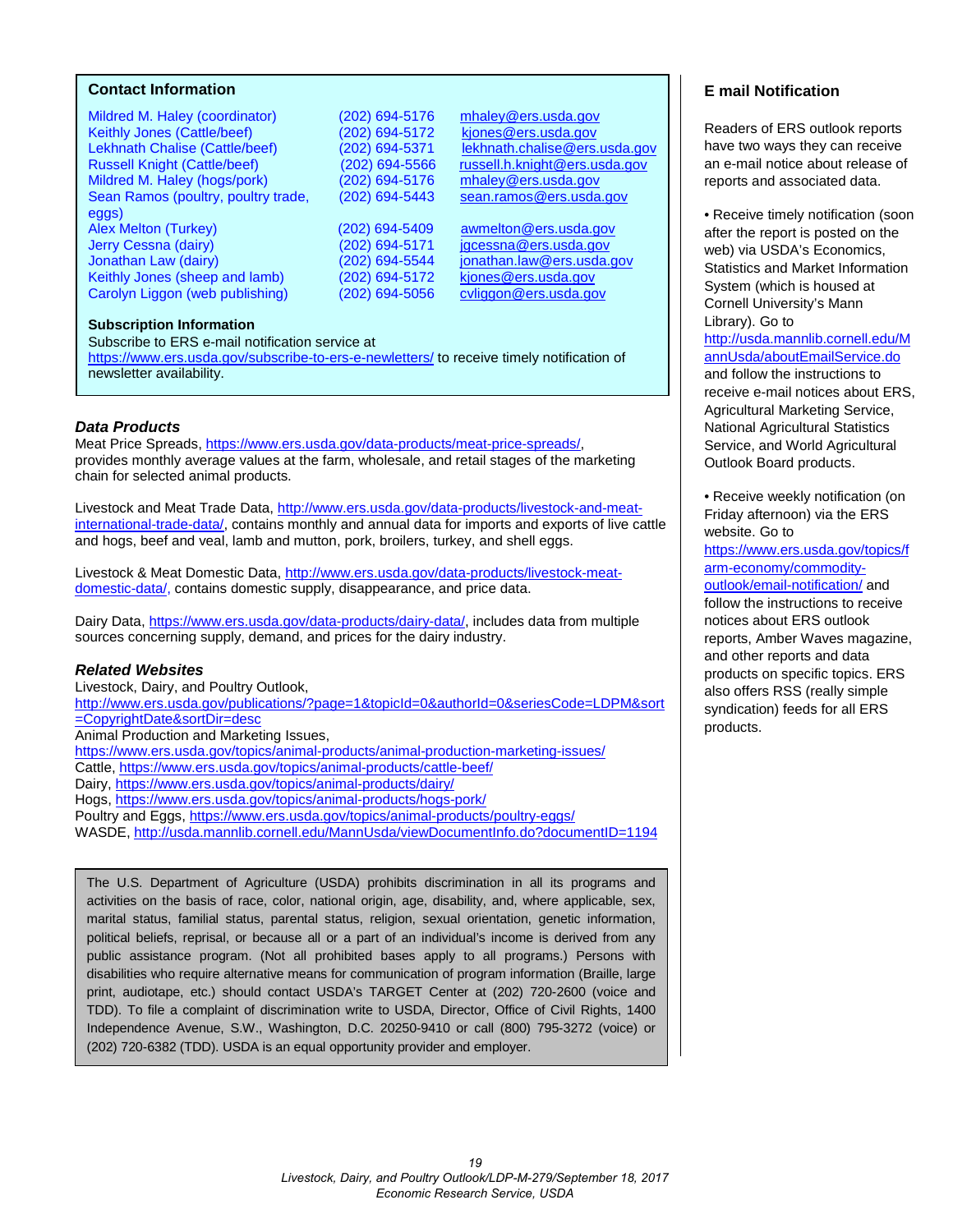#### <span id="page-19-0"></span>**U.S. red meat and poultry forecasts**

|                                                        | 2015<br>2014 |        |        |           | 2016   |        |              | 2017   |        |        |              | 2018   |        |        |        |        |        |         |         |         |         |         |         |
|--------------------------------------------------------|--------------|--------|--------|-----------|--------|--------|--------------|--------|--------|--------|--------------|--------|--------|--------|--------|--------|--------|---------|---------|---------|---------|---------|---------|
|                                                        |              |        | Ш      | <b>IV</b> | Annual |        | $\mathbf{u}$ | III    | IV     | Annual | $\mathbf{I}$ |        | III    | IV     | Annual |        | $\Pi$  | $\Pi$   | IV      | Annual  |         | $\Pi$   | Annual  |
| <b>Production, million lb</b>                          |              |        |        |           |        |        |              |        |        |        |              |        |        |        |        |        |        |         |         |         |         |         |         |
| Beef                                                   | 5.866        | 6.184  | 6,179  | 6.021     | 24,250 | 5.665  | 5,856        | 6,068  | 6,109  | 23,698 | 5,938        | 6,187  | 6.472  | 6,625  | 25,221 | 6.300  | 6.404  | 6,730   | 7,125   | 26.559  | 6.340   | 6,835   | 27,275  |
| Pork                                                   | 5.784        | 5.504  | 5,424  | 6.131     | 22.843 | 6.162  | 5.925        | 5.958  | 6,457  | 24.501 | 6.230        | 5,963  | 6.100  | 6.648  | 24,941 | 6.409  | 6.137  | 6,270   | 7.025   | 25.841  | 6.515   | 6.380   | 26,715  |
| Lamb and mutton                                        | 37           | 43     | 38     | 38        | 156    | 38     | 39           | 37     | 37     | 150    | 38           | 39     | 36     | 37     | 150    | 37     | 36     | 36      | 38      | 147     | 35      | 37      | 145     |
| <b>Broilers</b>                                        | 9,299        | 9,618  | 9,835  | 9.814     | 38.565 | 9,718  | 10.021       | 10.372 | 9,937  | 40.048 | 10,039       | 10,253 | 10.338 | 10.065 | 40,695 | 10,233 | 10,407 | 10,350  | 10.300  | 41,290  | 10.400  | 10.625  | 42,275  |
| Turkeys                                                | 1.332        | 1,428  | 1,478  | 1.517     | 5,756  | 1.429  | 1.389        | 1.352  | 1,458  | 5.627  | 1,435        | 1,520  | 1.515  | 1,511  | 5,981  | 1.487  | 1,481  | 1,465   | 1.565   | 5,998   | 1,510   | 1,540   | 6,180   |
| Total red meat & poultry                               | 22,469       | 22,934 | 23,111 | 23.671    | 92.185 | 23,157 | 23.382       | 23,940 | 24,150 | 94,630 | 23,834       | 24,118 | 24,623 | 25,037 | 97,612 | 24,612 | 24,618 | 25.006  | 26,213  | 100.449 | 24.952  | 25.576  | 103,213 |
| Table eggs, mil. doz                                   | 1.794        | 1,823  | 1,852  | 1.896     | 7.366  | 1,820  | 1.726        | 1.664  | 1,728  | 6,938  | 1,793        | 1,827  | 1,876  | 1.939  | 7,435  | 1,902  | 1.896  | 1,910   | 1,950   | 7,658   | 1.925   | 1,900   | 7,765   |
| Per capita disappearance, retail lb 1/                 |              |        |        |           |        |        |              |        |        |        |              |        |        |        |        |        |        |         |         |         |         |         |         |
| Beef                                                   | 13.1         | 14.0   | 13.7   | 13.4      | 54.2   | 13.1   | 13.6         | 13.9   | 13.3   | 54.0   | 13.6         | 13.9   | 14.1   | 14.0   | 55.6   | 14.0   | 14.2   | 14.4    | 15.0    | 57.6    | 13.7    | 14.8    | 58.5    |
| Pork                                                   | 11.2         | 10.8   | 11.0   | 12.8      | 45.8   | 12.2   | 11.8         | 12.1   | 13.6   | 49.8   | 12.6         | 11.9   | 12.1   | 13.5   | 50.1   | 12.4   | 11.8   | 12.3    | 13.8    | 50.3    | 12.4    | 12.4    | 51      |
| Lamb and mutton                                        | 0.2          | 0.2    | 0.2    | 0.3       | 0.9    | 0.2    | 0.3          | 0.2    | 0.3    | 1.0    | 0.3          | 0.3    | 0.2    | 0.3    | 1.0    | 0.3    | 0.3    | 0.3     | 0.3     | 1.1     | 0.3     | 0.3     | 1.0     |
| <b>Broilers</b>                                        | 20.3         | 20.8   | 21.2   | 21.1      | 83.4   | 21.4   | 22.1         | 23.3   | 22.1   | 89.0   | 22.5         | 22.7   | 22.7   | 21.8   | 89.8   | 22.4   | 22.9   | 22.5    | 22.4    | 90.2    | 22.7    | 23.0    | 91.5    |
| Turkeys                                                | 3.4          | 3.5    | 3.9    | 5.0       | 15.8   | 3.5    | 3.6          | 3.9    | 4.9    | 16.0   | 3.6          | 3.9    | 4.2    | 4.9    | 16.6   | 3.7    | 3.7    | 4.0     | 5.1     | 16.6    | 3.9     | 3.8     | 17.0    |
| Total red meat & poultry                               | 48.6         | 49.8   | 50.4   | 53.0      | 201.8  | 50.9   | 51.8         | 53.8   | 54.6   | 211.1  | 52.9         | 53.0   | 53.7   | 54.9   | 214.6  | 53.2   | 53.2   | 53.8    | 56.9    | 217.2   | 53.3    | 54.7    | 220.5   |
| Eggs, number                                           | 65.6         | 66.2   | 67.2   | 68.5      | 267.5  | 65.7   | 62.9         | 61.9   | 65.7   | 256.3  | 67.5         | 67.4   | 68.8   | 71.0   | 274.7  | 68.5   | 68.2   | 68.9    | 70.1    | 275.7   | 69.0    | 67.8    | 277.5   |
| <b>Market prices</b>                                   |              |        |        |           |        |        |              |        |        |        |              |        |        |        |        |        |        |         |         |         |         |         |         |
| Choice steers, 5-area Direct, \$/cwt                   | 146.34       | 147.82 | 158.49 | 165.60    | 154.56 | 162.43 | 158.11       | 144.22 | 127.71 | 148.12 | 134.81       | 127.68 | 113.26 | 107.69 | 120.86 | 122.96 | 132.76 | 110-113 | 107-113 | 118-120 | 110-120 | 109-119 | 111-120 |
| Feeder steers, Ok City, \$/cwt                         | 168.49       | 188.64 | 220.90 | 234.25    | 203.07 | 210.31 | 219.65       | 208.11 | 173.59 | 202.92 | 155.83       | 146.49 | 140.66 | 128.30 | 142.82 | 129.56 | 147.75 | 143-146 | 140-146 | 140-142 | 131-141 | 134-144 | 134-144 |
| Cutter Cows, National L.E., \$/cwt                     | 89.12        | 98.57  | 111.27 | 109.21    | 102.04 | 107.61 | 109.50       | 103.34 | 77.80  | 99.56  | 73.50        | 75.87  | 73.16  | 57.75  | 70.07  | 62.63  | 69.65  | 69-72   | 65-71   | 67-69   | 62-72   | 60-70   | 61-71   |
| Choice slaughter lambs, San Angelo, \$/cw              | 166.69       | 148.99 | 156.02 | 162.69    | 158.60 | 147.17 | 140.09       | 146.23 | 142.52 | 144.00 | 133.33       | 136.15 | 137.52 | 131.88 | 134.72 | 138.91 | 153.46 | 147-150 | 147-153 | 147-149 | 143-153 | 137-147 | 140-150 |
| Nat'l base cost, 51-52 % lean, live equivalent, \$/cwt | 68.69        | 85.40  | 83.30  | 66.74     | 76.03  | 48.47  | 53.20        | 54.59  | 44.66  | 50.23  | 44.63        | 53.71  | 49.26  | 37.02  | 46.16  | 49.73  | 51.70  | 57-58   | 44-46   | 50-51   | 48-52   | 50-54   | 46-50   |
| Broilers, national composite, cents/lb                 | 98.40        | 113.70 | 104.60 | 102.80    | 104.90 | 97.00  | 104.20       | 83.70  | 77.20  | 90.50  | 84.60        | 93.00  | 81.7   | 78.00  | 84.30  | 88.50  | 104.70 | 95-97   | 86-90   | 93-97   | 86-94   | 86-94   | 85-92   |
| Turkeys, national, cents/lb                            | 100.70       | 105.60 | 110.20 | 113.90    | 107.60 | 99.60  | 108.50       | 126.40 | 130.10 | 116.20 | 114.70       | 116.50 | 120.70 | 116.60 | 117.10 | 100.40 | 99.10  | 97-98   | 100-106 | 99-101  | 94-102  | 97-105  | 100-109 |
| Eggs, New York, cents/doz.                             | 142.70       | 134.60 | 129.30 | 162.70    | 142.30 | 146.90 | 170.30       | 235.70 | 174.10 | 181.80 | 121.50       | 67.90  | 71.60  | 81.70  | 85.70  | 80.00  | 74.70  | 93-94   | 101-107 | 87-89   | 84-90   | 79-85   | 87-94   |
| U.S. trade, million lb, carcass wt. equivalent         |              |        |        |           |        |        |              |        |        |        |              |        |        |        |        |        |        |         |         |         |         |         |         |
| Beef & veal exports                                    | 583          | 667    | 680    | 644       | 2,574  | 523    | 607          | 542    | 595    | 2,267  | 535          | 621    | 661    | 738    | 2,556  | 651    | 683    | 730     | 720     | 2,784   | 660     | 720     | 2,860   |
| Beef & veal imports                                    | 597          | 767    | 765    | 818       | 2.947  | 878    | 990          | 890    | 613    | 3,371  | 793          | 831    | 751    | 639    | 3,015  | 699    | 813    | 710     | 610     | 2,832   | 710     | 785     | 2,870   |
| Lamb and mutton imports                                | 46           | 49     | 45     | 55        | 195    | 53     | 56           | 46     | 59     | 214    | 68           | 55     | 41     | 52     | 216    | 80     | 58     | 56      | 56      | 250     | 77      | 57      | 242     |
| Pork exports                                           | 1,399        | 1.342  | 1.146  | 1,205     | 5.092  | 1,224  | 1.339        | 1,173  | 1,274  | 5.010  | 1,229        | 1,318  | 1,235  | 1,457  | 5,239  | 1.432  | 1,426  | 1,345   | 1.550   | 5.753   | 1.465   | 1,425   | 5,965   |
| Pork imports                                           | 213          | 241    | 257    | 301       | 1.011  | 279    | 266          | 270    | 300    | 1.116  | 293          | 257    | 266    | 275    | 1.091  | 264    | 281    | 275     | 275     | 1.095   | 250     | 220     | 935     |
| <b>Broiler</b> exports                                 | 1,827        | 1,833  | 1,858  | 1,779     | 7,297  | 1,624  | 1,713        | 1,487  | 1,496  | 6,321  | 1,585        | 1,605  | 1,734  | 1,720  | 6,644  | 1,711  | 1,618  | 1,740   | 1,745   | 6,814   | 1,720   | 1,750   | 7,030   |
| Turkey exports                                         | 159          | 182    | 215    | 219       | 775    | 148    | 123          | 125    | 132    | 529    | 116          | 141    | 160    | 153    | 569    | 133    | 148    | 160     | 170     | 611     | 145     | 155     | 650     |
| Live swine imports (thousand head)                     | 1.195        | 1.216  | 1.264  | 1.272     | 4.947  | 1.309  | 1.541        | 1.371  | 1.519  | 5.740  | 1.468        | 1.406  | 1.371  | 1.412  | 5.656  | 1.449  | 1.458  | 1.380   | 1.450   | 5.737   | 1.475   | 1.475   | 5.825   |
| Note: Forecasts are in bold.                           |              |        |        |           |        |        |              |        |        |        |              |        |        |        |        |        |        |         |         |         |         |         |         |

1/ Per capita meat and egg disappearance data are calculated using the Resident Population Plus Armed Forces Overseas series from the Census Bureau of the Department of Commerce.

Source: World Agricultural Supply and Demand Estimates and Supporting Materials.<br>For further information, contact: Mildred M. Haley, mhaley@ers.usda.gov

**Updated 9/14/2017**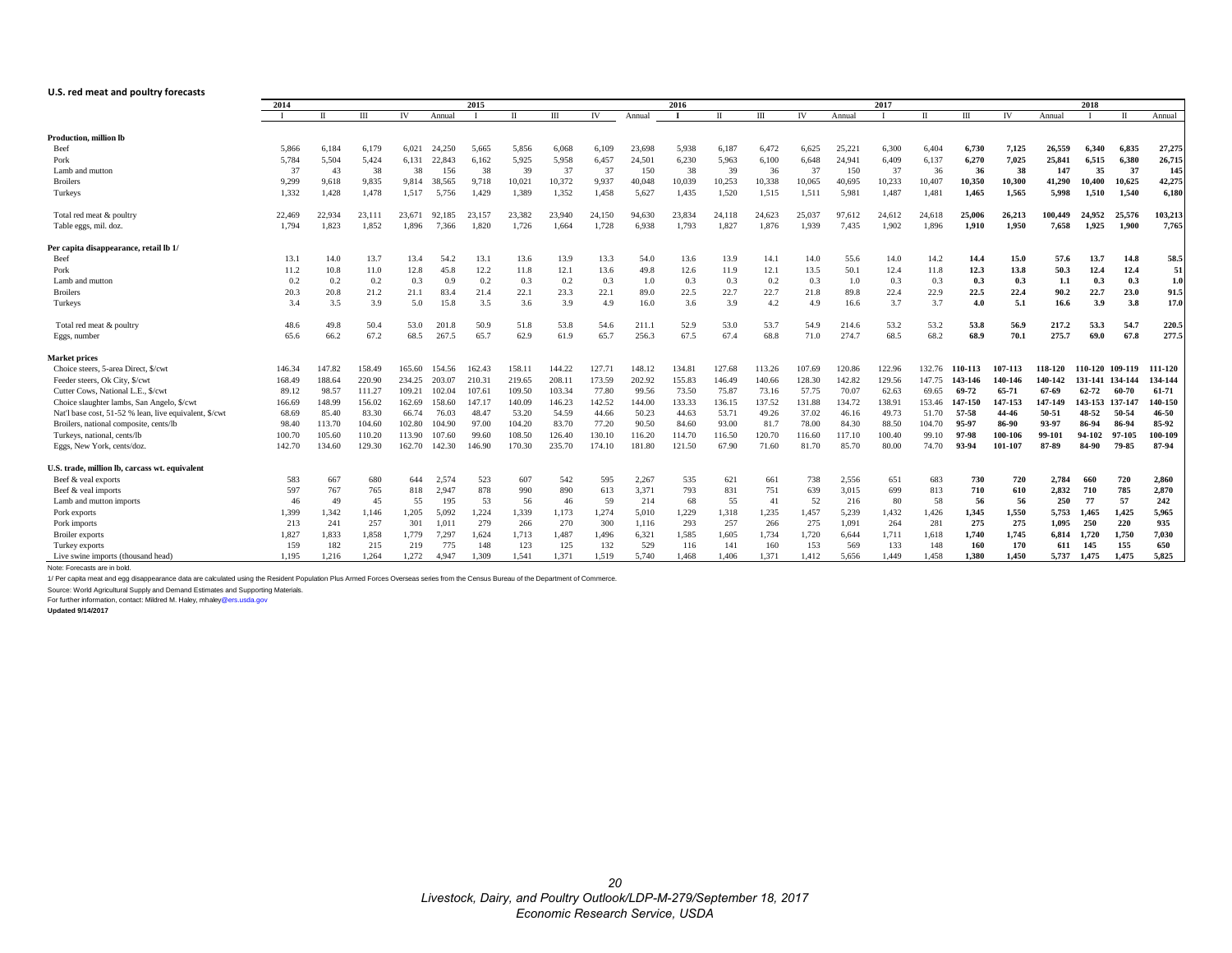#### <span id="page-20-0"></span>**Dairy Forecasts**

|                                             | 2015   |       | 2016  |        | 2017  |       |          |          |          | 2018     |          |          |  |
|---------------------------------------------|--------|-------|-------|--------|-------|-------|----------|----------|----------|----------|----------|----------|--|
|                                             | Annual | Ш     | IV    | Annual | л     | Ш     | Ш        | IV       | Annual   | Τ.       | Ш        | Annual   |  |
| Milk cows (thousands)                       | 9,314  | 9,331 | 9,344 | 9,328  | 9,370 | 9,399 | 9,405    | 9,415    | 9,395    | 9,430    | 9,440    | 9,450    |  |
| Milk per cow (pounds)                       | 22,397 | 5,636 | 5,620 | 22,775 | 5,717 | 5,885 | 5,700    | 5,680    | 22,980   | 5,790    | 5,980    | 23,295   |  |
| Milk production (billion pounds)            | 208.6  | 52.6  | 52.5  | 212.4  | 53.6  | 55.3  | 53.6     | 53.5     | 216.0    | 54.6     | 56.5     | 220.1    |  |
| Farm use                                    | 1.0    | 0.3   | 0.3   | 1.0    | 0.2   | 0.2   | 0.3      | 0.3      | 1.0      | 0.2      | 0.2      | 1.0      |  |
| Milk marketings                             | 207.6  | 52.3  | 52.3  | 211.4  | 53.3  | 55.1  | 53.4     | 53.2     | 215.0    | 54.4     | 56.2     | 219.1    |  |
|                                             |        |       |       |        |       |       |          |          |          |          |          |          |  |
| Milk-fat (billion pounds milk equiv.)       |        |       |       |        |       |       |          |          |          |          |          |          |  |
| Milk marketings                             | 207.6  | 52.3  | 52.3  | 211.4  | 53.3  | 55.1  | 53.4     | 53.2     | 215.0    | 54.4     | 56.2     | 219.1    |  |
| Beginning commercial stocks                 | 10.5   | 17.8  | 16.0  | 12.3   | 12.7  | 16.2  | 17.9     | 15.8     | 12.7     | 12.8     | 16.1     | 12.8     |  |
| Imports                                     | 5.8    | 1.7   | 1.7   | 7.0    | 1.5   | 1.4   | 1.5      | 1.6      | 6.1      | 1.4      | 1.4      | 5.7      |  |
| Total supply                                | 223.9  | 71.9  | 69.9  | 230.8  | 67.6  | 72.7  | 72.8     | 70.6     | 233.8    | 68.6     | 73.7     | 237.6    |  |
| Commercial exports                          | 8.5    | 2.0   | 2.5   | 8.4    | 2.1   | 2.5   | 2.4      | 2.3      | 9.2      | 2.1      | 2.4      | 9.2      |  |
| Ending commercial stocks                    | 12.3   | 16.0  | 12.7  | 12.7   | 16.2  | 17.9  | 15.8     | 12.8     | 12.8     | 16.1     | 17.9     | 12.1     |  |
| Net removals                                | 0.0    | 0.0   | 0.0   | 0.0    | 0.0   | 0.0   | 0.0      | 0.0      | 0.0      | 0.0      | 0.0      | 0.0      |  |
| Domestic commercial use                     | 203.0  | 53.9  | 54.8  | 209.7  | 49.3  | 52.4  | 54.6     | 55.5     | 211.8    | 50.3     | 53.4     | 216.3    |  |
| Skim solids (billion pounds milk equiv.)    |        |       |       |        |       |       |          |          |          |          |          |          |  |
| Milk marketings                             | 207.6  | 52.3  | 52.3  | 211.4  | 53.3  | 55.1  | 53.4     | 53.2     | 215.0    | 54.4     | 56.2     | 219.1    |  |
| Beginning commercial stocks                 | 9.4    | 10.3  | 9.7   | 9.2    | 9.5   | 10.6  | 11.6     | 10.9     | 9.5      | 10.2     | 10.2     | 10.2     |  |
| Imports                                     | 6.0    | 1.6   | 1.7   | 6.5    | 1.7   | 1.5   | 1.6      | 1.7      | 6.4      | 1.6      | 1.5      | 6.2      |  |
| <b>Total supply</b>                         | 223.1  | 64.2  | 63.7  | 227.1  | 64.5  | 67.1  | 66.5     | 65.8     | 230.9    | 66.1     | 67.9     | 235.5    |  |
| Commercial exports                          | 37.3   | 10.2  | 10.9  | 39.0   | 9.8   | 10.3  | 10.0     | 10.5     | 40.6     | 10.0     | 10.7     | 41.8     |  |
| Ending commercial stocks                    | 9.2    | 9.7   | 9.5   | 9.5    | 10.6  | 11.6  | 10.9     | 10.2     | 10.2     | 10.2     | 10.8     | 9.4      |  |
| Net removals                                | 0.0    | 0.0   | 0.0   | 0.0    | 0.0   | 0.0   | 0.0      | 0.0      | 0.0      | 0.0      | 0.0      | 0.0      |  |
| Domestic commercial use                     | 176.6  | 44.3  | 43.3  | 178.5  | 44.2  | 45.2  | 45.6     | 45.1     | 180.1    | 46.0     | 46.4     | 184.3    |  |
|                                             |        |       |       |        |       |       |          |          |          |          |          |          |  |
| Milk prices (dollars/cwt) <sup>1</sup>      |        |       |       |        |       |       |          |          |          |          |          |          |  |
| All milk                                    | 17.13  | 16.90 | 17.80 | 16.30  | 18.23 | 16.83 | 17.70    | 18.05    | 17.70    | 17.60    | 17.10    | 17.55    |  |
|                                             |        |       |       |        |       |       | $-17.90$ | $-18.55$ | $-17.90$ | $-18.40$ | $-18.10$ | $-18.55$ |  |
|                                             |        |       |       |        |       |       |          |          |          |          |          |          |  |
| Class III                                   | 15.80  | 16.18 | 16.33 | 14.87  | 16.49 | 15.74 | 16.05    | 15.90    | 16.05    | 15.75    | 15.80    | 16.00    |  |
|                                             |        |       |       |        |       |       | $-16.25$ | $-16.40$ | $-16.25$ | $-16.55$ | $-16.80$ | $-17.00$ |  |
|                                             |        |       |       |        |       |       |          |          |          |          |          |          |  |
| Class IV                                    | 14.35  | 14.58 | 14.13 | 13.77  | 15.37 | 14.80 | 16.20    | 15.35    | 15.40    | 14.95    | 15.05    | 15.10    |  |
|                                             |        |       |       |        |       |       | $-16.50$ | $-15.95$ | $-15.70$ | $-15.85$ | $-16.15$ | $-16.20$ |  |
|                                             |        |       |       |        |       |       |          |          |          |          |          |          |  |
| Product prices (dollars/pound) <sup>2</sup> |        |       |       |        |       |       |          |          |          |          |          |          |  |
| Cheddar cheese                              | 1.645  | 1.735 | 1.714 | 1.605  | 1.648 | 1.555 | 1.615    | 1.625    | 1.610    | 1.610    | 1.610    | 1.630    |  |
|                                             |        |       |       |        |       |       | $-1.635$ | $-1.675$ | $-1.630$ | $-1.690$ | $-1.710$ | $-1.730$ |  |
| Dry whey                                    | 0.380  | 0.288 | 0.366 | 0.288  | 0.485 | 0.508 | 0.425    | 0.385    | 0.445    | 0.395    | 0.405    | 0.410    |  |
|                                             |        |       |       |        |       |       | $-0.445$ | $-0.415$ | $-0.465$ | $-0.425$ | $-0.435$ | $-0.440$ |  |
|                                             |        |       |       |        |       |       |          |          |          |          |          |          |  |
| <b>Butter</b>                               | 2.067  | 2.206 | 1.958 | 2.078  | 2.200 | 2.229 | 2.565    | 2.450    | 2.355    | 2.345    | 2.315    | 2.330    |  |
|                                             |        |       |       |        |       |       | $-2.605$ | $-2.530$ | $-2.395$ | $-2.455$ | $-2.445$ | $-2.460$ |  |
|                                             |        |       |       |        |       |       |          |          |          |          |          |          |  |
| Nonfat dry milk                             | 0.902  | 0.860 | 0.931 | 0.829  | 0.955 | 0.874 | 0.870    | 0.825    | 0.880    | 0.830    | 0.855    | 0.860    |  |
|                                             |        |       |       |        |       |       | $-0.890$ | $-0.865$ | $-0.900$ | $-0.890$ | $-0.925$ | $-0.930$ |  |
|                                             |        |       |       |        |       |       |          |          |          |          |          |          |  |
|                                             |        |       |       |        |       |       |          |          |          |          |          |          |  |

Totals may not add due to rounding.

 $1$  Simple averages of monthly prices. May not match reported annual averages.

<sup>2</sup> Simple averages of monthly prices calculated by the Agricultural Marketing Service for use in class price formulas. Based on weekly U.S. Dept.

of Agriculture, *National Dairy Products Sales Report* .

Sources: U.S. Dept. of Agriculture: National Agricultural Statistics Service, Agricultural Marketing Service, Foreign Agricultural Service, and World Agricultural Outlook Board. For further information, contact Jerry Cessna, 202-694-5171, jgcessna@ers.usda.gov, or contact Jonathan Law, 202-694-5544, jonathan.law@ers.usda.gov. Published in Livestock, Dairy, and Poultry Outlook, http://usda.mannlib.cornell.edu/MannUsda/viewDocumentInfo.do?documentID=1350.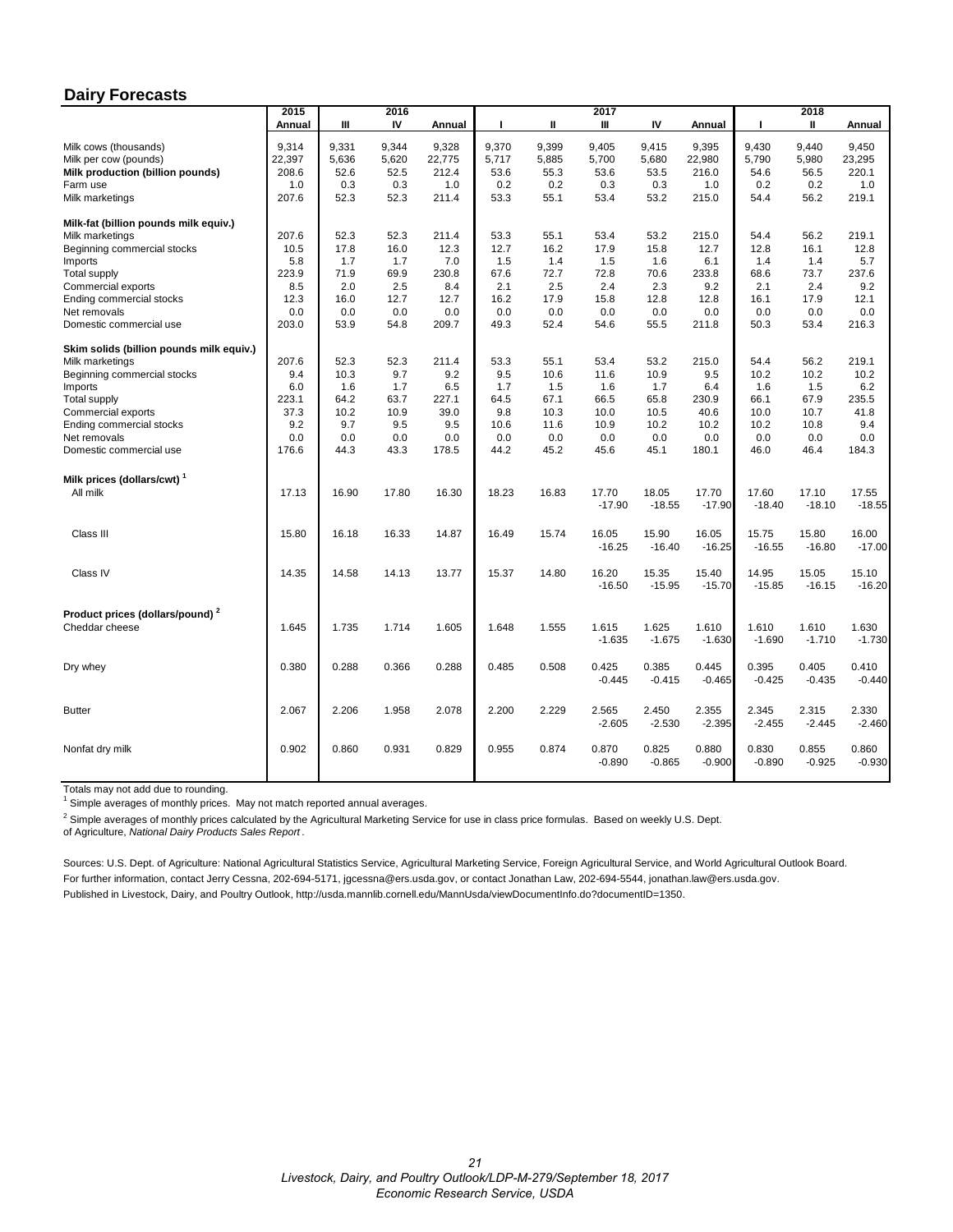<span id="page-21-0"></span>

**Economic Research Service**

**Situation and Outlook**

**LDP-M-279 SA**

**Sept. 18, 2017**

**Livestock, Dairy and Poultry Outlook: Special Article**

# **On Different Trajectories: A Look at Sales of Cow's Milk and Plant-Based Milk Analogs**

## **Hayden Stewart [\(hstewart@ers.usda.gov\)](mailto:hstewart@ers.usda.gov) and Jerry Cessna [\(jgcessna@ers.usda.gov\)](mailto:jgcessna@ers.usda.gov)**

--------------- Approved by the World Agricultural Outlook Board. ---------------

Annual per capita consumption of fluid beverage cow's milk has been falling for many years, and the rate of decline has recently increased. From 1995 to 2010, per capita consumption fell at an average annual rate of 0.9 percent. From 2010 to 2016, the average annual rate of decline was 2.6 percent. USDA's Economic Research Service (ERS) has explored various reasons for declining fluid milk consumption, including generational differences in milk-drinking habits (Stewart et al., 2013). Still other ERS research investigates the association between milk consumption, age, gender, race, and ethnicity (Lin et al., 2016).

#### **Per-Capita Fluid Cow's Milk Consumption**



Sources: U.S. Dept of Agriculture: Economic Research Service calculations, Agricultural Marketing Service; U.S. Department of Commerce, Bureau of the Census; California Department of Food and Agriculture.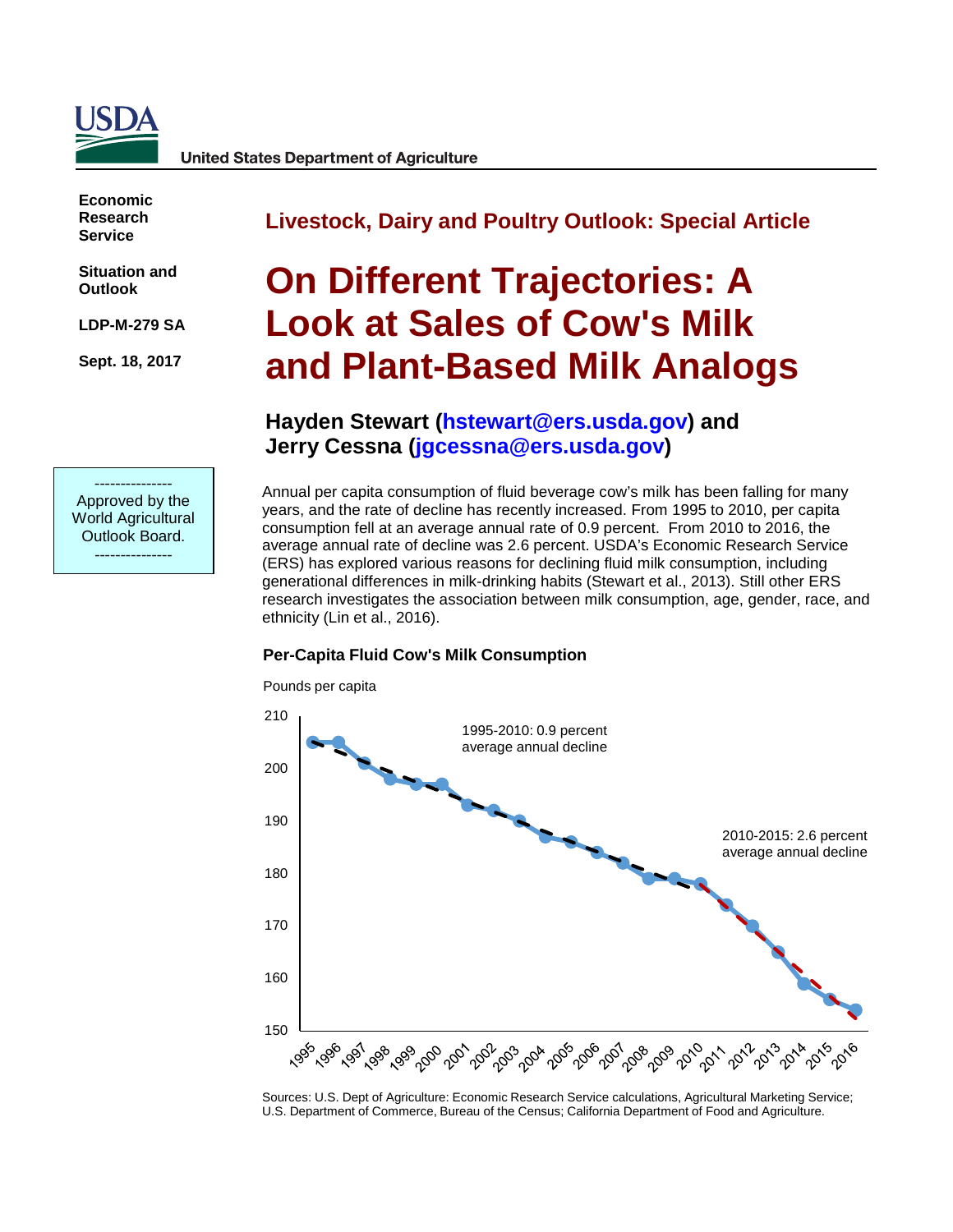In contrast to cow's milk, plant-based milk analogs<sup>[1](#page-22-0)</sup> have seen rising popularity and are taking up more space in the dairy aisle. These products include almond, soy, coconut, cashew, rice, and other plant-based beverages. Much speculation surrounds the rise in popularity of these products. This article reports recent consumption trends for cow's milk and plant-based analogs based on household scanner data.

While USDA reports annual data on cow's milk consumption, the data do not provide income or demographic information, and USDA does not collect data concerning plant-based milk analogs. However, household scanner data from Information Resources, Inc. (IRI) can be used to examine household-level purchases of all grocery items, so it is useful for comparing consumption patterns for cow's milk and plant-based milk analogs.

IRI household scanner data are based on the National Consumer Panel (NCP), an operational joint venture equally owned by IRI and The Nielsen Company since 2009 (Muth et al., 2016). The data are provided by participating households who keep scanners in their homes. Panelists use these scanners to record their food purchases after each shopping occasion at a retail grocery store (e.g., supermarket, supercenter, convenience, or warehouse club store). IRI and Nielsen use the data for market research purposes on behalf of major food manufacturers and other firms. The data are also widely used by economic researchers to study food demand trends.

There are some limitations to IRI household scanner data, such as a lack of information on purchases at foodservice outlets, including restaurants and schools. Some panelists may also make mistakes when reporting information or fail to report all purchases. However, when analyzed using sample weights, the data are economically and demographically representative of households living in the contiguous U.S. as a whole. Moreover, research suggests that errors in household scanner data are of the same magnitude as Government-collected data sets commonly used to measure earnings and employment status (Einav et al., 2008).

For this article, dairy products include skim, low-fat, reduced-fat, and whole cow's milk, as well as flavored cow's milk (e.g., chocolate and strawberry), acidophilus milk, and buttermilk. ERS researchers estimated U.S. households' total purchases of these products in 2013, 2014, and 2015 (the most recent available data). Sample weights were used to obtain nationally representative estimates. Sales of dairy-based products like yogurt drinks, kefir, eggnog, and shakes are excluded.

Data on consumer purchases of plant-based milk analogs include almond, soy-based products, and other types. Products manufactured from two or more types of plant, such as almonds and coconut, are included in the "other" category. Finally, products like soy eggnog, and soy shakes were excluded from the analysis to maintain consistency with the set of products used to define sales of fluid cow's milk.

What do the data indicate? First, even though cow's milk consumption has declined, it remains a staple in most American households. In 2015, IRI data show that 92.2 percent of consumers bought cow's milk and 32.2 percent bought a plant-based milk analog at some time during the year. Indeed, 89.7 percent of households who bought one or more of the milk analogs considered in this article also bought cow's milk. Only 3.3 percent of households bought one or more milk analogs but no cow's milk.

Plant-based milk analogs are typically more expensive than cow's milk. In 2015, a half-gallon of cow's milk sold for \$2.42, on average. Average prices for almond, soy, and other plant-based products were \$2.87, \$2.98, and \$3.03 per half-gallon container, respectively.

<span id="page-22-0"></span><sup>&</sup>lt;sup>1</sup> According to the Cambridge Dictionary, the word analog (also analogue) means "something that is [similar](http://dictionary.cambridge.org/us/dictionary/english/similar) to or can be used [instead](http://dictionary.cambridge.org/us/dictionary/english/instead) of something [else.](http://dictionary.cambridge.org/us/dictionary/english/else)"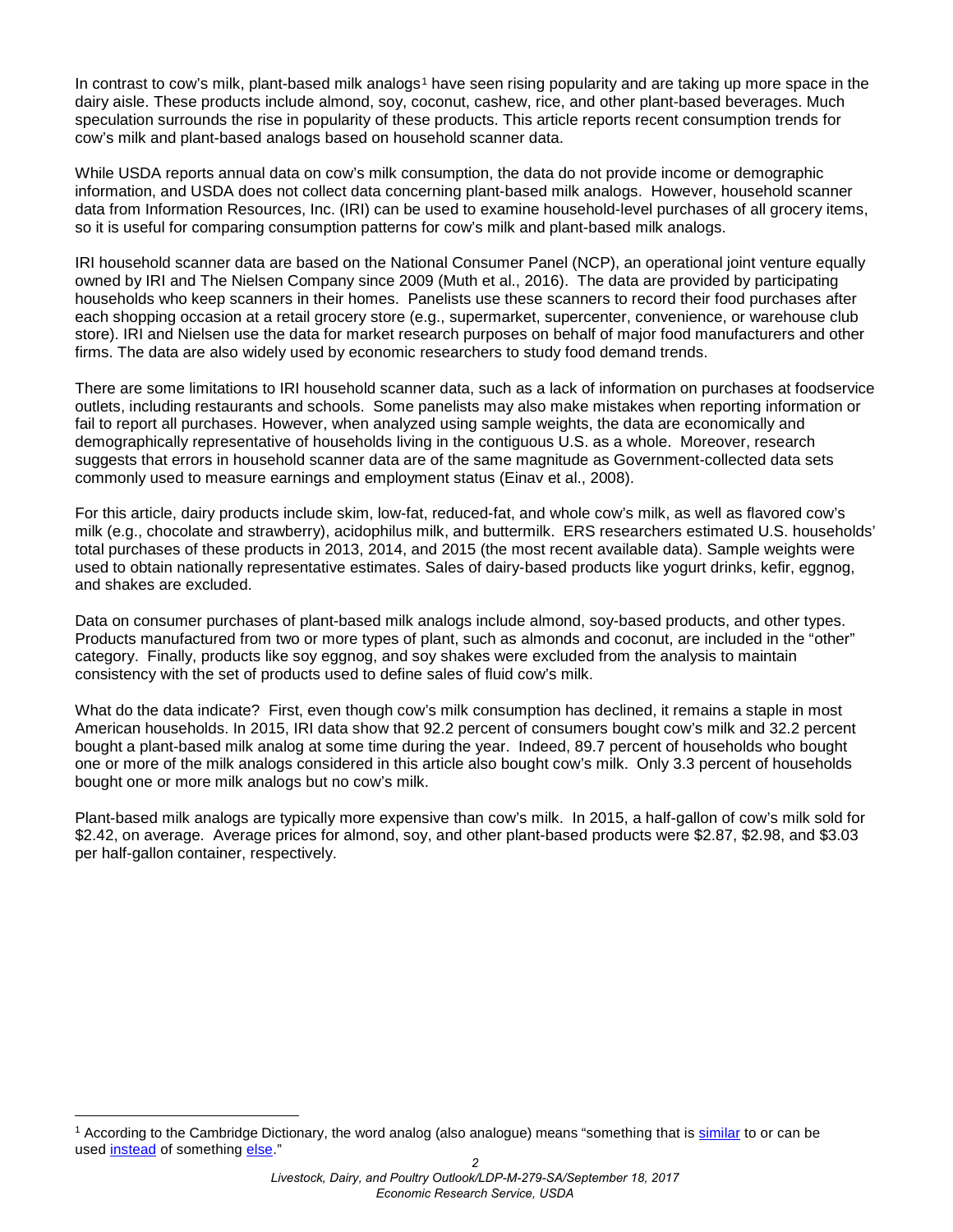#### **National-average retail price of a half-gallon container, 2015**



Source: U.S. Dept. of Agriculture, Economic Research Service analysis of household data from Information Resources, Inc. (IRI).

Given the higher prices for plant-based milk analogs, it is not surprising that higher income households tend to purchase a greater quantity and spend more money on these products. However, differences in purchasing habits across income groups are small. The 2015 survey results were divided into four groups based on annual household income: less than \$25,000; \$25,000 to \$49,999; \$50,000 to \$99,999; and more than \$99,999. Among households who bought at least some milk and/or milk analogs and earned less than \$25,000 per year, milk analogs represented 6.8 percent of total purchases of both types of products by quantity. Among purchasing households with more than \$99,999 in annual income, milk analogs made up 8.4 percent of the total. Wide differences in income were found to be statistically significant with respect to the share percentages.

|                         |                  | 95-percent confidence interval |                        |                              |
|-------------------------|------------------|--------------------------------|------------------------|------------------------------|
| Annual household income | Share<br>percent | Lower bound<br>percent         | Upper bound<br>percent | Significantly different from |
| Less than \$25,000      | 6.81             | 6.18                           | 7.44                   | \$50,000 or more             |
| \$25,000 to \$49,999    | 7.13             | 6.72                           | 7.55                   | More than \$99,999           |
| \$50,000 to \$99,999    | 7.93             | 7.50                           | 8.36                   | Less than \$25,000           |
| More than \$99,999      | 8.38             | 7.83                           | 8.92                   | Less than \$50,000           |

#### **Consumption of plant-based milk analogs by quantity as percent of cow's milk, plus plant-based milk analogs in 2015**

For income groups with non-overlapping confidence intervals, the share percentages are estimated to be significantly different.

Source: U.S. Dept. of Agriculture, Economic Research Service analysis of household scanner data from Information Resources, Inc. (IRI).

For many products, IRI data reveal changes in market share over the years. The market share of cow's milk, as a percent of all products considered in this article, fell from 94.33 percent in 2013 to 92.37 percent in 2015. Over the same period, the market share of almond beverages rose from 3.42 to 5.12 percent, while that of soy beverages fell from 1.82 to 1.38 percent. Sales of other plant-based products increased from 0.43 percent to 1.14 percent.